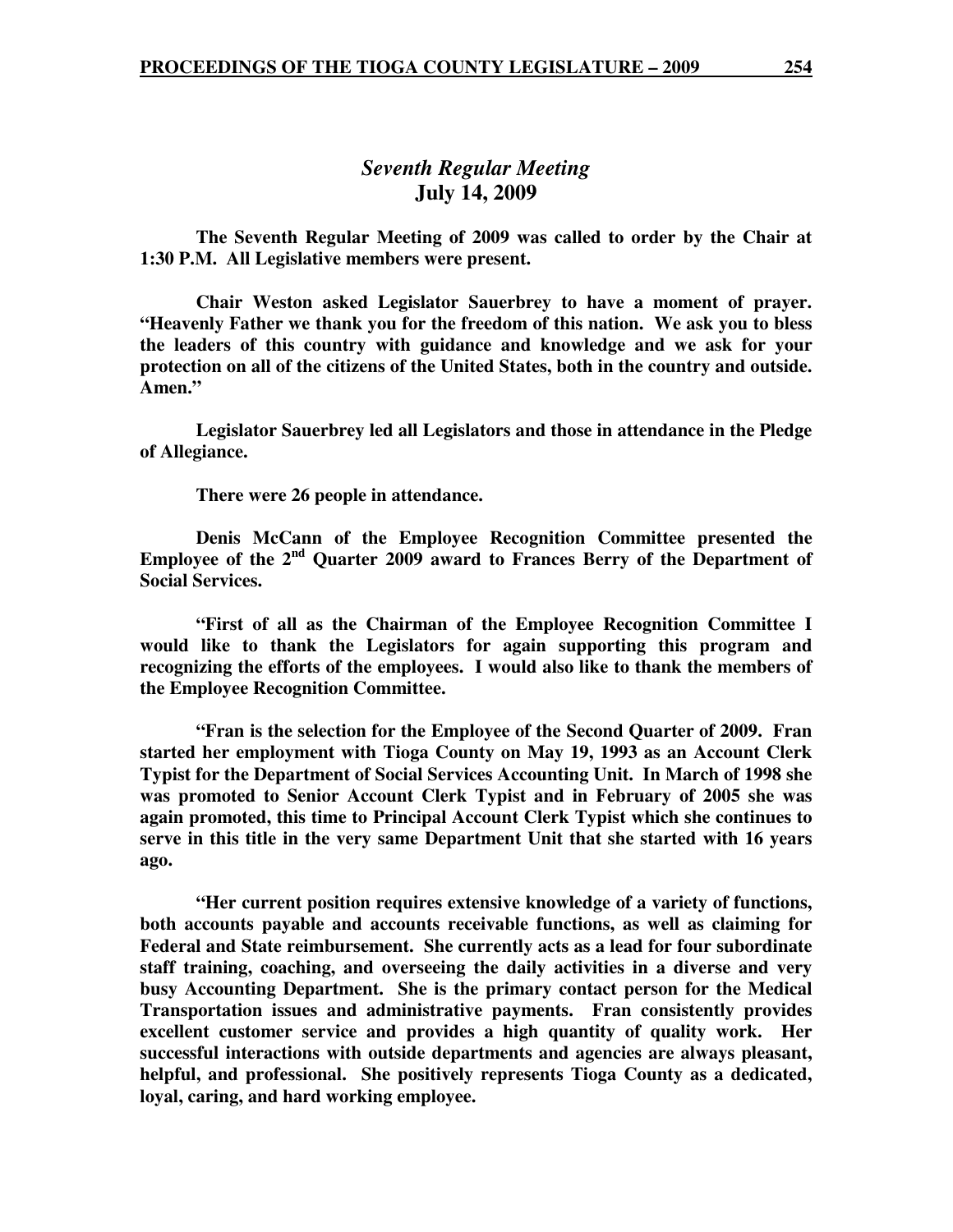**"Fran has previously won the Department of Social Services Employee of the Quarter. Fran and her husband Frank have three daughters and two grandchildren, Olivia and Sawyer. They live in Apalachin, New York. She is an active member of the Apalachin Garden Club. She participates every year in Relay for Life. Also for the past few years she has been a compassionate and wonderful caregiver for her mother. Even with the recent loss of her mom Fran continues to be supportive for coworkers and friends with their losses and other challenges on a daily basis. Tioga County is blessed to have someone like Fran working for us and I want to say congratulations to Fran."** 

 **Commissioner Shawn Yetter spoke. "Congratulations Fran. Gary Grant is the Administrator over the Division that Fran works in and he is unable to be here today, but he did send a note that he wanted me to read. I would like to read that first. "Fran, I am sorry I am unable to be here today as you receive this well deserved recognition. Your insight and experience have been invaluable to me in working through the sometimes complex world of Medicaid Transportation. I want you to know how much I appreciate all that you do for me and the Department. In your role as Principal Account Clerk you are a great mentor to the newer employees in the Accounting Department. You have the perfect combination of professionalism and personality. Congratulations Gary."** 

 **"Just some thoughts of mine Fran and first I too would like to thank the Legislature for continuing to support this program. It is employees like Fran who go about their business very unnoticed, but who are the type of individual who make everything happen that needs to happen to continue to serve the residents of the County, and it is great to see her recognized. As Denis mentioned, Fran has been with the Fiscal Division for Social Services for over 15 years working her way up to her present title of Principal Account Clerk Typist.** 

**"One thing that is very evident with Fran is she is one of the first ones to step up and get involved in most any project or team that goes on in the agency. Her contributions over the years have been many. More recently to name a few she has participated in what we call our Employee Commissioner meetings, Employee Recognition Team, Relay for Life participant, and numerous process improvement projects that we have had in the agency. Fran has the amazing ability to have empathy for our customers, keeping her interactions professional, courteous, and always helpful to the needs of others, and really her colleagues would call her a jack of all trades and master to many in her field of accounting. She generally is considered the go to person for other agencies as well needing assistance from the DSS fiscal folks. I know I often have to walk down the hall and ask Fran for a report usually related to Medicaid transportation and usually by the time I walk back to my desk I have an e-mail from her with it there already, so she is just extremely efficient and on top of her game.**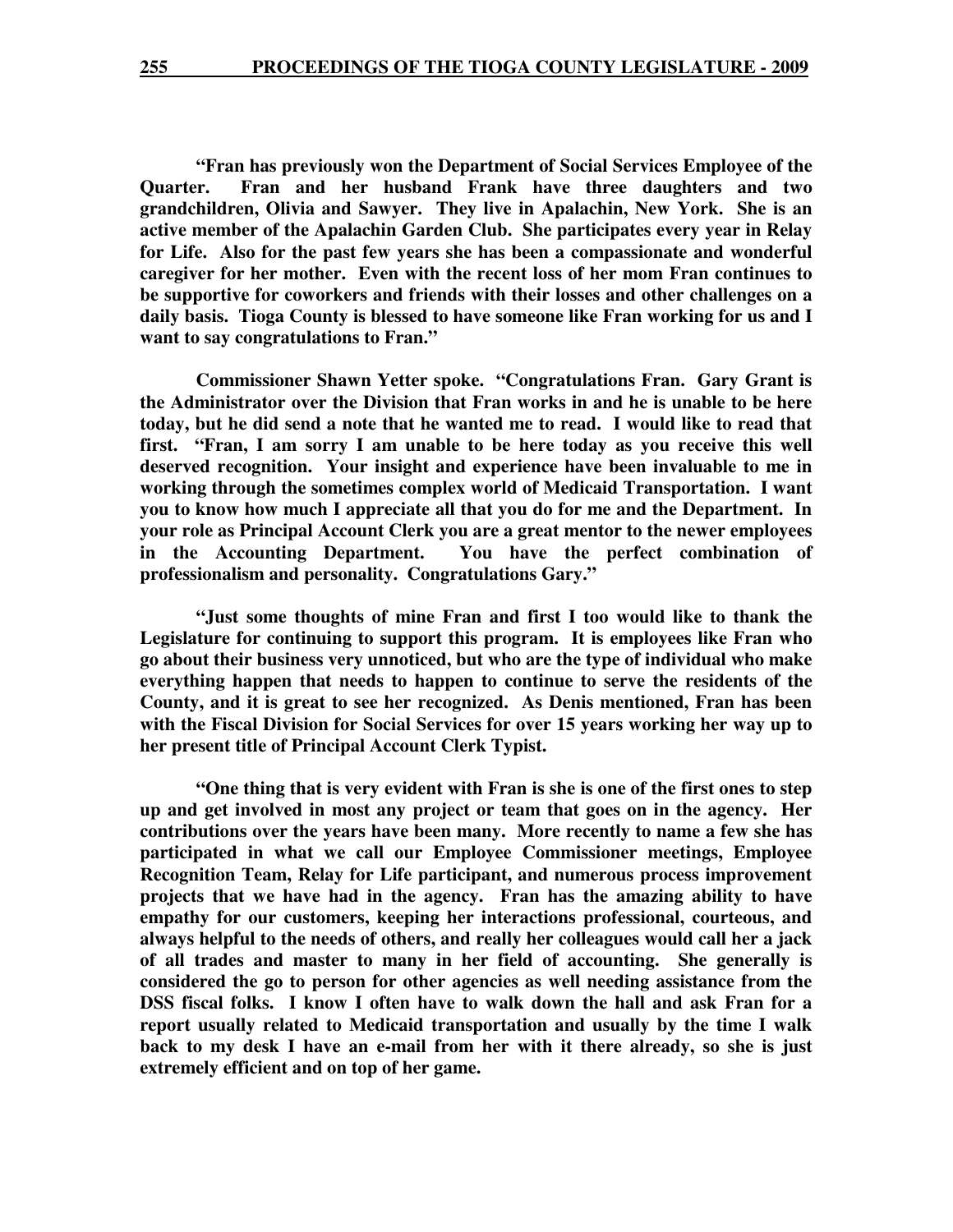**"I would end Fran by sharing that you definitely live the vision of the Department where we work hard to enhance the quality of life in Tioga County. You are a true example of our core values of community, ownership, respect, and excellence in every way. Thank you for your dedication and congratulations."** 

 **Teresa Ryder from the Department of Social Services spoke. "I am going to read a letter from Rita Hollenbeck. Rita is Fran's Supervisor in the Accounting Department at Social Services. She could not be here today, but first I want to say congratulations. I work really closely with Fran and it is a very well deserved award. "I would have loved to have been here for this well deserved recognition for Fran, but duty calls me out of town this day. I have worked with Fran for the past 15 years and it truly has been a pleasure and honor. She exhibits the highest caliber of work ethic, compassion, and genuine sacrifice of self that I have ever seen in a friend or coworker. I cannot count the number of people she has nurtured and provided a lending hand to as they come through our doors, be it a customer or a coworker at any level. She strives to learn new things daily and continues to grow and challenge herself. She provides optimum service to others with a smile, kind understanding words, and prompt professional skill and experience. Some say she is more effective than Wonder Woman because she can and does achieve so much. If you came and saw her in action I believe you would agree. Thank you and congratulations Fran you are awesome."** 

 **Legislator Huttleston spoke. "I really appreciate you. I do not know what more I can say, but I am pleased that we have good employees like you and it certainly makes my job easier, it makes Shawn's job easier, and it makes the Legislators job easier. We really appreciate it and you are certainly deserving of it. I hope for the best for you. I hope you stay with us for a long time. I really appreciate it and it makes my job easier. Thanks a lot for all your dedication."** 

 **Fran spoke. "I just want to say that I really appreciate this award and thank you all very much."** 

**The list of audited bills was submitted and is summarized as follows:** 

| <b>Code</b> | <b>Description</b>                  | <b>Equipment</b> | <b>Expense</b> |
|-------------|-------------------------------------|------------------|----------------|
| A1010       | <b>Legislative Board</b>            |                  | 1,165.31       |
| A1165       | <b>District Attorney</b>            |                  | 2,201.80       |
| A1170       | <b>Public Defender</b>              |                  | 854.97         |
| A1172       | <b>Assigned Counsel</b>             |                  | 14,420.06      |
| A1325       | <b>Treasurer</b>                    |                  | 1,384.20       |
| A1355       | <b>Assessments</b>                  |                  | 2,785.00       |
| A1410       | <b>County Clerk</b>                 |                  | 680.03         |
| A1411       | <b>Department of Motor Vehicles</b> |                  | 3,343.91       |
| A1420       | Law                                 |                  | 4,386.21       |
|             |                                     |                  |                |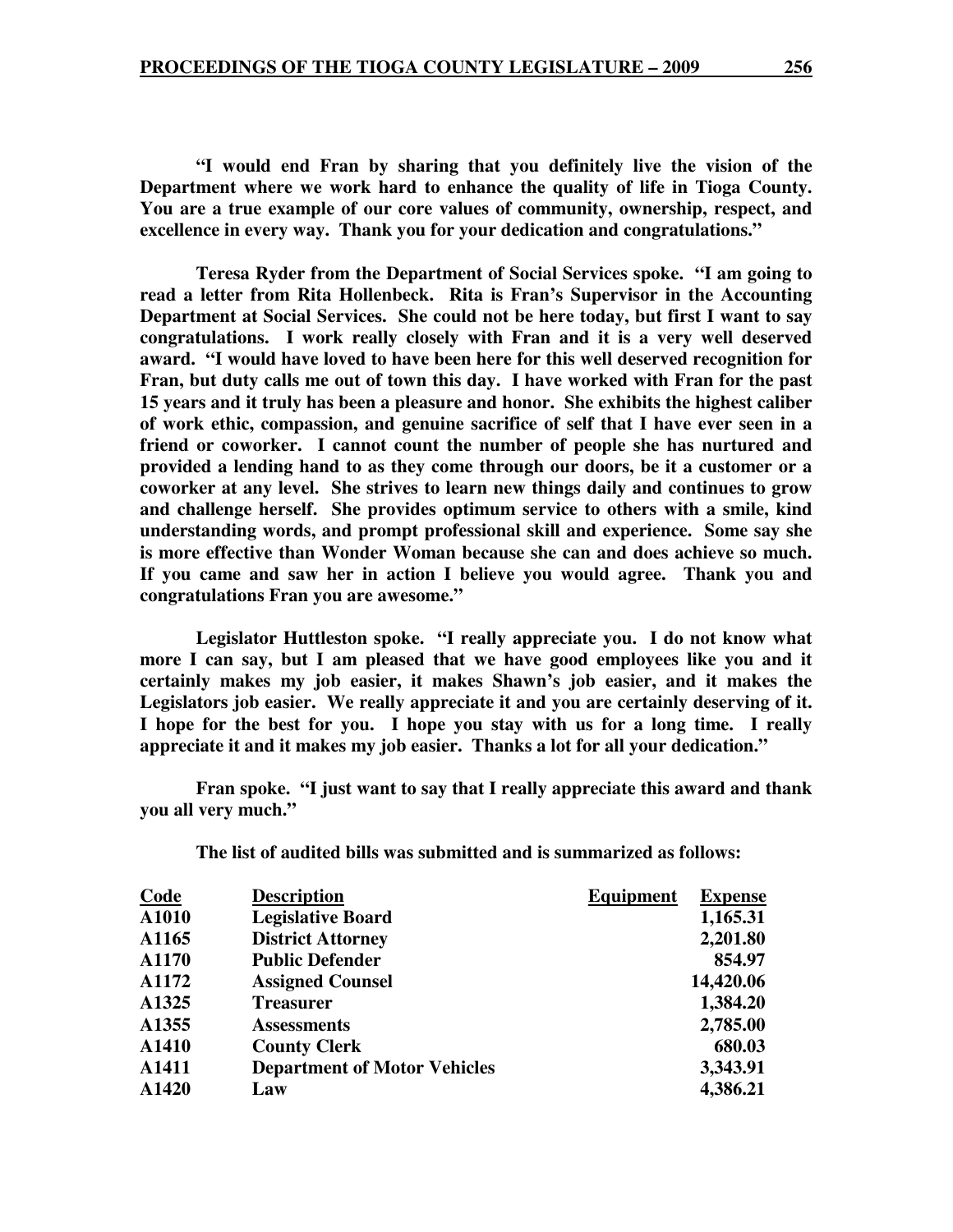| <b>Personnel</b>                          |                                                                    | 1,078.24   |
|-------------------------------------------|--------------------------------------------------------------------|------------|
| <b>Elections</b>                          |                                                                    | 77.86      |
| <b>Records Management</b>                 |                                                                    | 6,689.35   |
| <b>Public Works Administration</b>        |                                                                    | 758.54     |
| <b>Buildings</b>                          |                                                                    | 44,184.04  |
| <b>Information Technology</b>             |                                                                    | 2,464.80   |
| <b>Education of Handicapped Children</b>  |                                                                    | 210,284.30 |
| <b>Public Safety Comm E911 System</b>     |                                                                    | 3,290.72   |
| <b>Sheriff</b>                            |                                                                    | 17,691.12  |
| <b>Sheriff-Court Attendants</b>           |                                                                    | 1707.48    |
| <b>Probation</b>                          | 384.48                                                             | 716.04     |
| <b>Alternatives to Incarceration</b>      |                                                                    | 1,502.50   |
| <b>Sex Offender Program</b>               |                                                                    | 8,766.67   |
| <b>Jail</b>                               |                                                                    | 42,784.45  |
| <b>Jail-Alternatives Program</b>          |                                                                    | 78.41      |
| <b>Special Traffic Programs</b>           | 365.00                                                             | 4,685.00   |
| <b>Fire</b>                               |                                                                    | 5,235.60   |
| <b>Emergency Mgmt Office</b>              |                                                                    | 447.07     |
| <b>EMO Grant Education</b>                | 3,115.42                                                           |            |
| <b>Public Health Nursing</b>              |                                                                    | 48,139.44  |
| <b>Public Health Administration</b>       |                                                                    | 3,802.12   |
| <b>Public Health Education</b>            |                                                                    | 10,153.31  |
| <b>Rabies Control</b>                     |                                                                    | 1,889.92   |
| <b>Early Intervention</b>                 | 1,447.49                                                           | 43,037.87  |
| <b>Preventive/Primary Health Services</b> |                                                                    | 945.18     |
| <b>Preventive Dental Services</b>         |                                                                    | 3,307.37   |
| <b>Lead Poisoning</b>                     |                                                                    | 388.40     |
| <b>Managed Care-Dental Services</b>       |                                                                    | 14,146.88  |
| <b>Disease Control</b>                    |                                                                    | 2,887.80   |
| <b>Environmental Health</b>               |                                                                    | 7,872.01   |
| <b>Alcohol and Drug Services</b>          |                                                                    | 26,674.38  |
|                                           |                                                                    | 8,622.08   |
| <b>Mental Health Clinic</b>               |                                                                    | 71,282.26  |
| <b>Mental Retardation</b>                 |                                                                    | 10,621.24  |
| <b>Crisis Intervention Services</b>       |                                                                    | 10,962.25  |
|                                           |                                                                    | 1,927.10   |
| <b>Psycho Social Club</b>                 |                                                                    | 31,666.25  |
| <b>Social Services Administration</b>     |                                                                    | 63,742.89  |
| <b>Economic Development</b>               |                                                                    | 361.22     |
| <b>Veterans' Service</b>                  |                                                                    | 809.79     |
| <b>Sealer of Weights and Measures</b>     |                                                                    | 237.12     |
| <b>Planning</b>                           |                                                                    | 296.41     |
| <b>Health Insurance</b>                   |                                                                    | 703.82     |
| <b>SOLID WASTE FUND</b>                   |                                                                    | 92,584.27  |
|                                           | <b>Mental Hygiene Co Admin</b><br><b>Intensive Case Management</b> |            |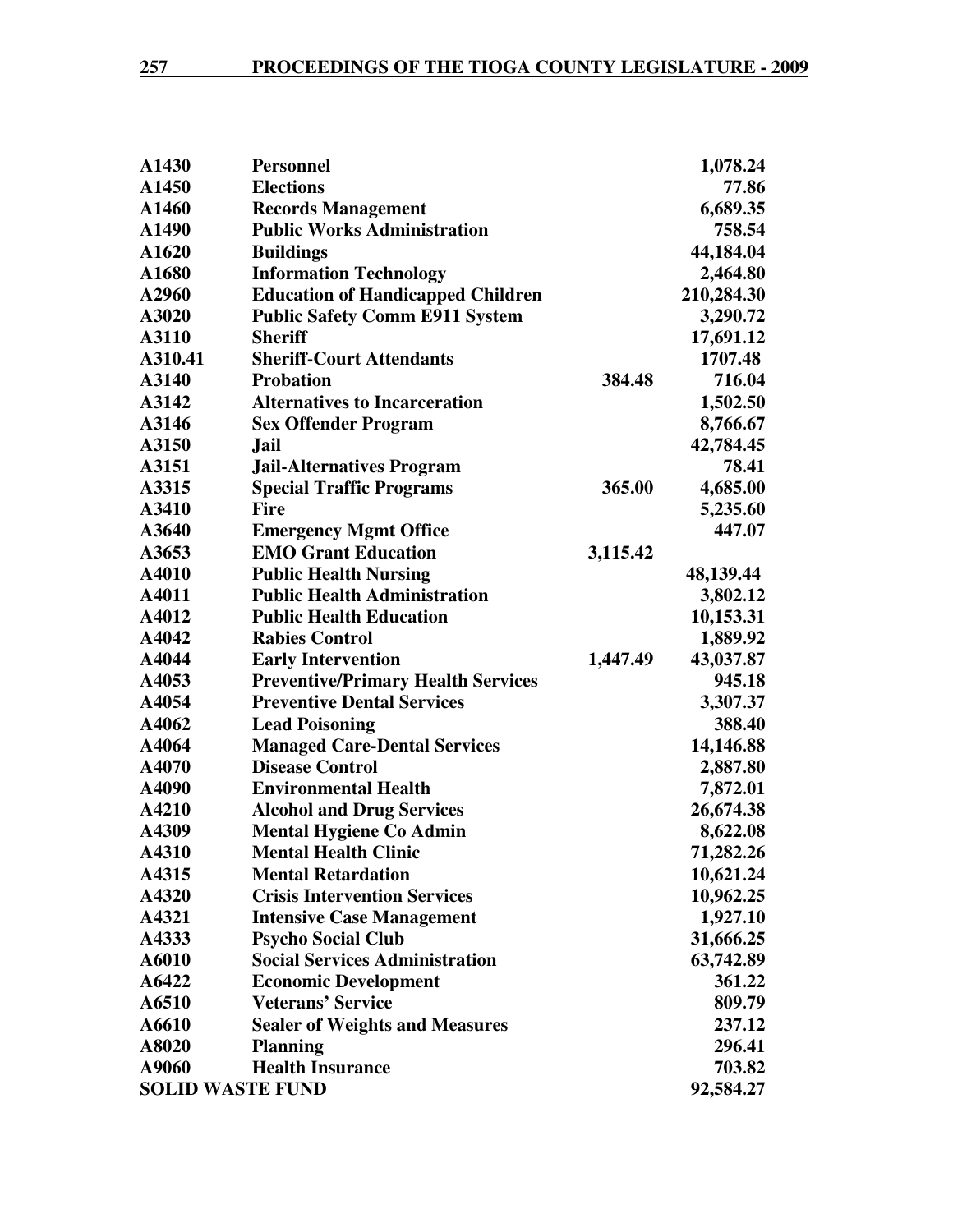| <b>COUNTY ROAD FUND</b>         | 31,650.97      |
|---------------------------------|----------------|
| <b>SPECIAL GRANT FUND</b>       | 12,036.19      |
| <b>CONSOLIDATED HEALTH FUND</b> | 527,498.01     |
| <b>LIABILITY INSURANCE FUND</b> | 445,008.38     |
| <b>WORKERS' COMPENSATION</b>    | 52.42          |
| <b>GRAND TOTAL</b>              | \$1,862,283.42 |

**Legislator Oberbeck made a motion to approve the minutes of June 4 and 9, 2009, seconded by Legislator McEwen, and carried.** 

 **Chair Weston made the following change/appointment to the Non-Union Salary Committee:** 

> **Remove Chair of Finance Appoint Legislative Representative**

**Committee meeting reports are on file in the Legislative Clerk's Office and may be procured there by any interested person.** 

**REFERRED TO: FINANCE COMMITTEE** 

**RESOLUTION NO. 200-09** *ERRONEOUS ASSESSMENT TOWN OF OWEGO* 

> **Adoption moved by McEwen, seconded by Monell.**

**WHEREAS: An application for corrected tax roll indicates that property #5896 assessed to Marvin & Bonnie Miller on the 2009 tax roll of the Town of Owego, is erroneous in that Mr. Miller, a veteran, was granted 100% disability effective 1/29/08 which was not applied, therefore a refund is due for 50% Disability Vet exemption on 1/09 bill; and** 

**WHEREAS: The property taxes for 2009 on property no. 5896 were paid to the Town of Owego on 1/13/09; therefore be it** 

**RESOLVED: That a refund of \$500.20 for overpayment of 2009 property taxes on property no. 5896 be issued to Marvin J & Bonnie L Miller; and be it further** 

**RESOLVED: That the erroneous town amount of \$158.81 be charged back to the Town of Owego; and be it further** 

**RESOLVED: That the erroneous solid waste tax of \$13.76 be charged back to the Solid Waste Fund; and be it further**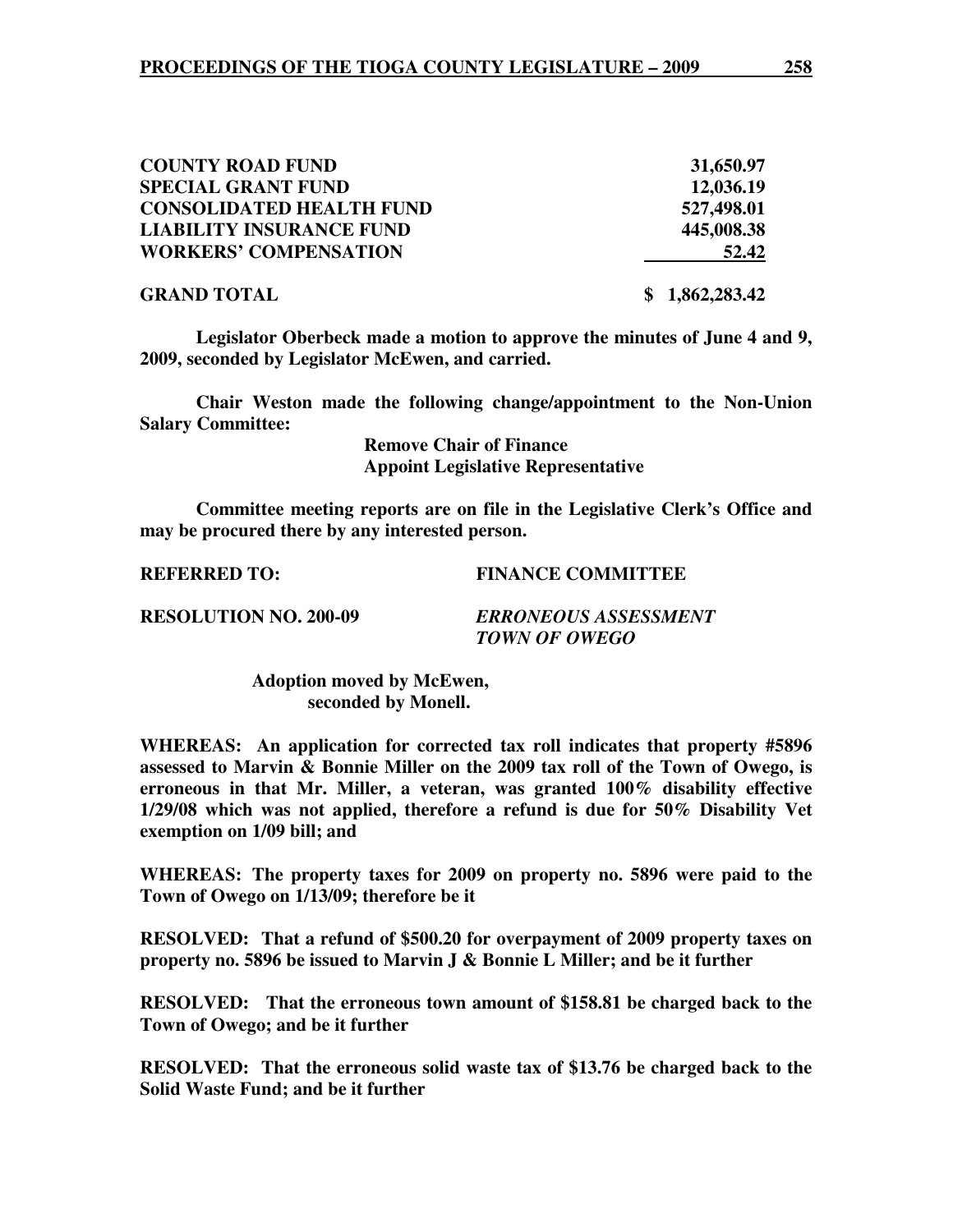**RESOLVED: That the erroneous county tax of \$327.63 be charged to the proper account in the records of the County Treasurer** 

> **Roll Call: Ayes 09 Noes 00 Absent 00 CARRIED**

## **REFERRED TO: PUBLIC SAFETY COMMITTEE**

**RESOLUTION NO. 201–09** *ADOPT LOCAL LAW NO. 4 OF 2009*

 **Adoption moved by Legislator Sauerbrey, seconded by Legislator Sullivan.** 

**WHEREAS: A public hearing was held on July 9, 2009, following due notice thereof to consider the adoption of Local Law Introductory No. D of the Year 2009 A Local Law to prohibit text messaging while driving; and** 

**WHEREAS: It is in the best interests of the residents of Tioga County to adopt such Local Law which will be Local Law No. 4 of 2009; therefore be it** 

**RESOLVED: That the following Local Law be and hereby is adopted;** 

 **County of Tioga** 

 **Local Law No. 4 of the Year 2009.** 

**A Local Law to prohibit text messaging while driving.** 

**Be It Enacted by the Legislature of the County of Tioga as follows:** 

**SECTION 1: Legislative Intent** 

**This Legislature understands that according to CTIA, an international organization representing all sectors of wireless communications, including cellular, personal communication services, and enhanced specialization mobile radio, United States subscribers sent close to 65 billion text messages through the first half of 2006.** 

**The Legislature further believes that drivers sending text messages while driving are creating great risk to themselves and to others.**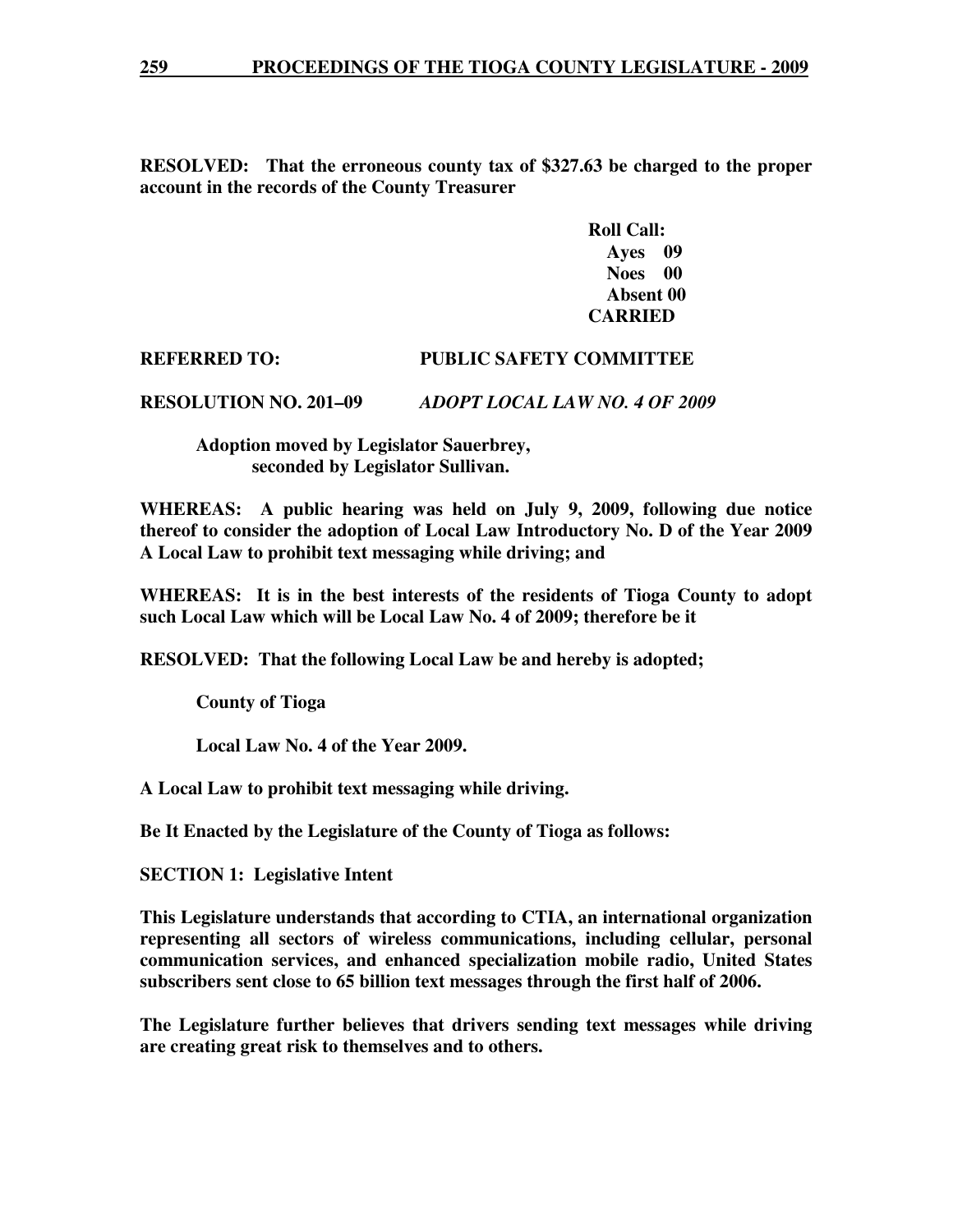**This Legislature also determines that text messaging while driving inevitably decreases safety on the road, affecting driver reaction time and attention to the surrounding environment.** 

**Therefore the purpose of this law is to prohibit text messaging while driving.** 

**SECTION 2: Definitions** 

**As used in this law, the following terms shall have the meanings indicated:** 

**TEXT MESSAGE – also referred to as Short Messaging Service (SMS), which allows users to send or receive short text messages on wireless handsets. For the purpose of this law, an e-mail shall be considered a "text message".** 

**USE – activating, deactivating or initiating functions or keys on a wireless handset.** 

**VOICE RECOGNITION – the capability by which wireless handsets can be activated and controlled by voice commands.** 

**WIRELESS HANDSET – a portable computing device, including cellular telephones and personal digital assistants (PDA's), capable of transmitting data in the form of e-mail and/or text message..** 

**SECTION 3: Prohibitions** 

- **A.) Pursuant to Article 9, Section 2(c)(10) of the New York Constitution, and in order to protect the health, safety, and well-being of persons within the County, no person shall use a wireless handset to compose or send text messages while operating a motor vehicle on any public street or public highway within the County of Tioga, while the motor vehicle is in motion on such public street or public highway.**
- **B.) The prohibition contained in paragraph A above shall not apply to text messages composed via any voice recognition technology.**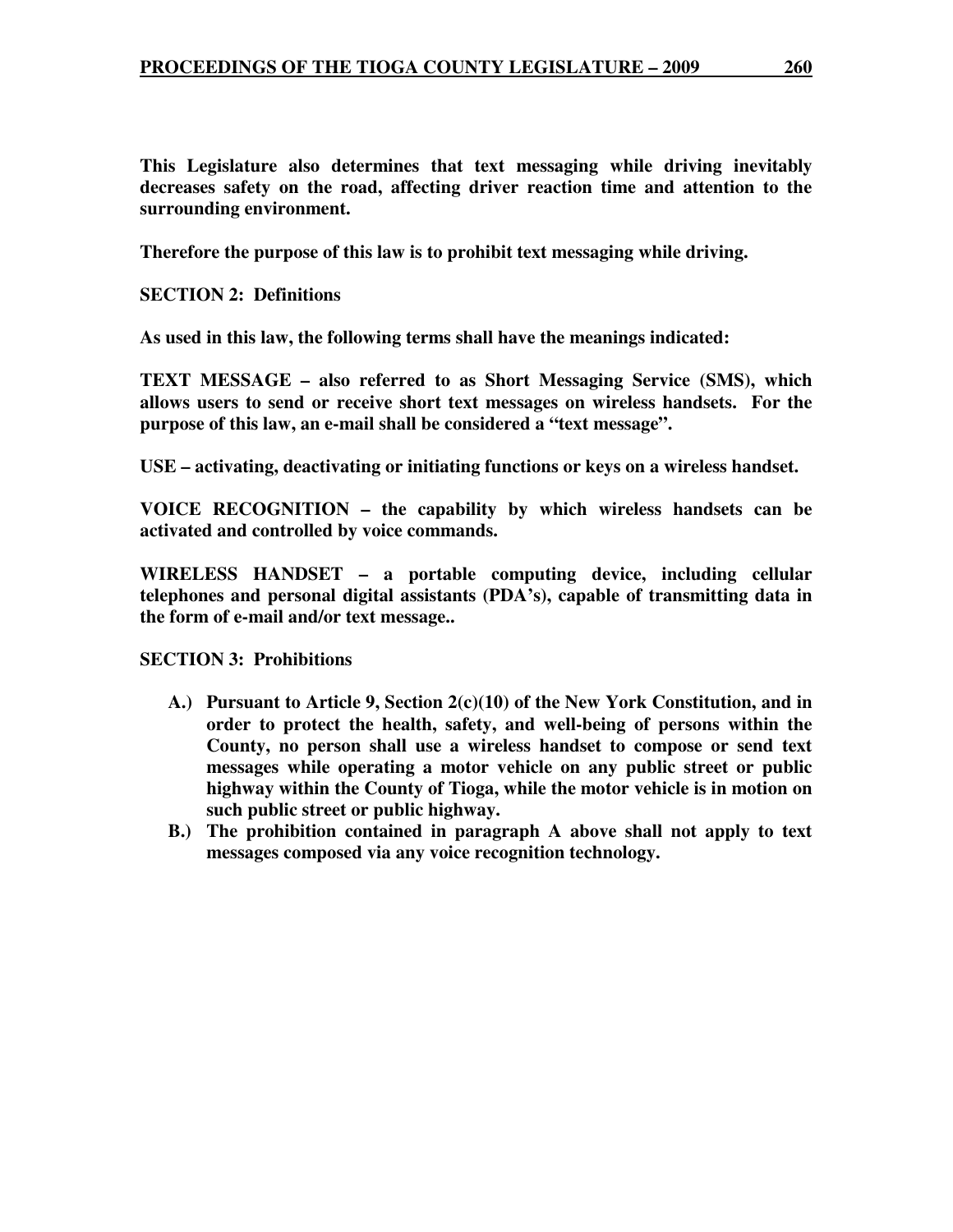## **SECTION 4: Penalties**

- **A.) Any violation of any provision of Section 3 of this law shall constitute an offense and be punishable by a fine not to exceed \$150.00 for each violation. Each such violation shall constitute a separate and distinct offense.**
- **B.) This law shall be enforced by the Tioga County Sheriff's Department and sworn officers of an authorized Police Department or force of a town or village within the geographic boundaries of Tioga County.**
- **C.) This law shall be enforced by the Tioga County Sheriff's Department and sworn officers of an authorized Police Department or force of a town or village within the geographic boundaries of Tioga County. This law may be enforced anywhere within the geographic boundaries of the County of Tioga by a police officer as defined in Section 1-20(34) of the New York Criminal Procedure Law.**

## **SECTION 5: Applicability**

**This law shall apply to all actions occurring on or after the effective date of this law.** 

**SECTION 6: Reverse Pre-emption.** 

**This law shall be null and void on the day that Statewide legislation goes into effect, incorporating either the same or substantially similar provisions as are contained in this law, or in the event that a pertinent State or Federal administration agency issues and promulgates regulations preempting such action by the County of Tioga. The County Legislature may determine via mere resolution whether or not identical or substantially similar statewide legislation, or pertinent preempting State or Federal regulations have been enacted for the purposes of triggering the provisions of this section.** 

## **SECTION 7: Severability**

**If any clause, sentence, paragraph, subdivision, section, or part of this law or the application thereof to any person, individual, corporation, firm, partnership, entity, or circumstance shall be adjudged by any court of competent jurisdiction to be invalid or unconstitutional, such order or judgment shall not affect, impair, or invalidate the remainder thereof, but shall be confined in its operation to the clause, sentence, paragraph, subdivision, section, or part of this law, or in its application to the person, individual, corporation, firm, partnership, entity, or circumstance directly involved in the controversy in which such order or judgment shall be rendered.**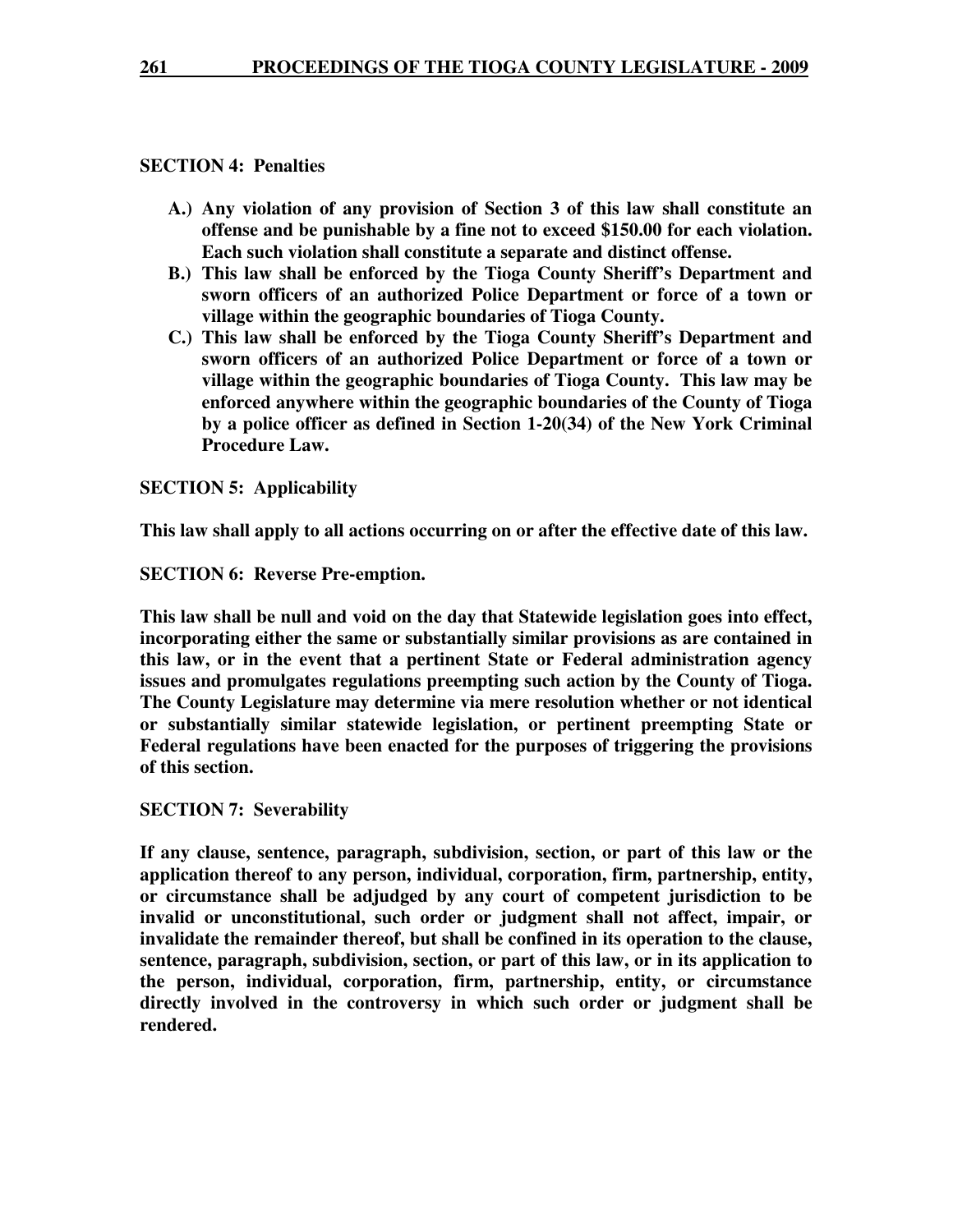**SECTION 8: Effective Date** 

**This law shall take effect ninety (90) days after its filing in the Office of the Secretary of State.** 

**And be it further** 

**RESOLVED: That the Clerk of the Legislature be and hereby is directed, pursuant to Local Law No. 4 of 1992, to cause to be published in the official newspapers of the County of Tioga a synopsis of such Local Law, such synopsis to be within ten days after adoption of the Local Law; and be it further** 

**RESOLVED: That the Clerk of the Legislature be and hereby is directed within five days after adoption of such Local Law to cause the Local Law to be filed as required by the Municipal Home Rule Law Section 27.**

 **On roll call vote on the above resolution, eight members voted Aye, Legislator Monell voting no, and the resolution was adopted.** 

**REFERRED TO: PUBLIC WORKS** 

**RESOLUTION NO. 202-09** *AUTHORIZE THE CHAIRMAN OF THE LEGISLATURE TO SIGN EASEMENT AGREEMENT WITH TIME WARNER CABLE TO DO WORK FOR THE COURT SYSTEM* 

 **Adoption moved by Legislator Roberts, seconded by Legislator McEwen.** 

**WHEREAS: The Unified Court System needs Time Warner Cable to install services for them; and** 

**WHEREAS: Time Warner Cable is requesting a signed easement agreement by the property owner at 20 Court St., Owego, NY 13827; therefore be it** 

**RESOLVED: That the Tioga County Legislature authorizes the Chair of the Legislature to sign the easement agreement authorizing Time Warner Cable to install the services for the Unified Court System subject to County Attorney approval.**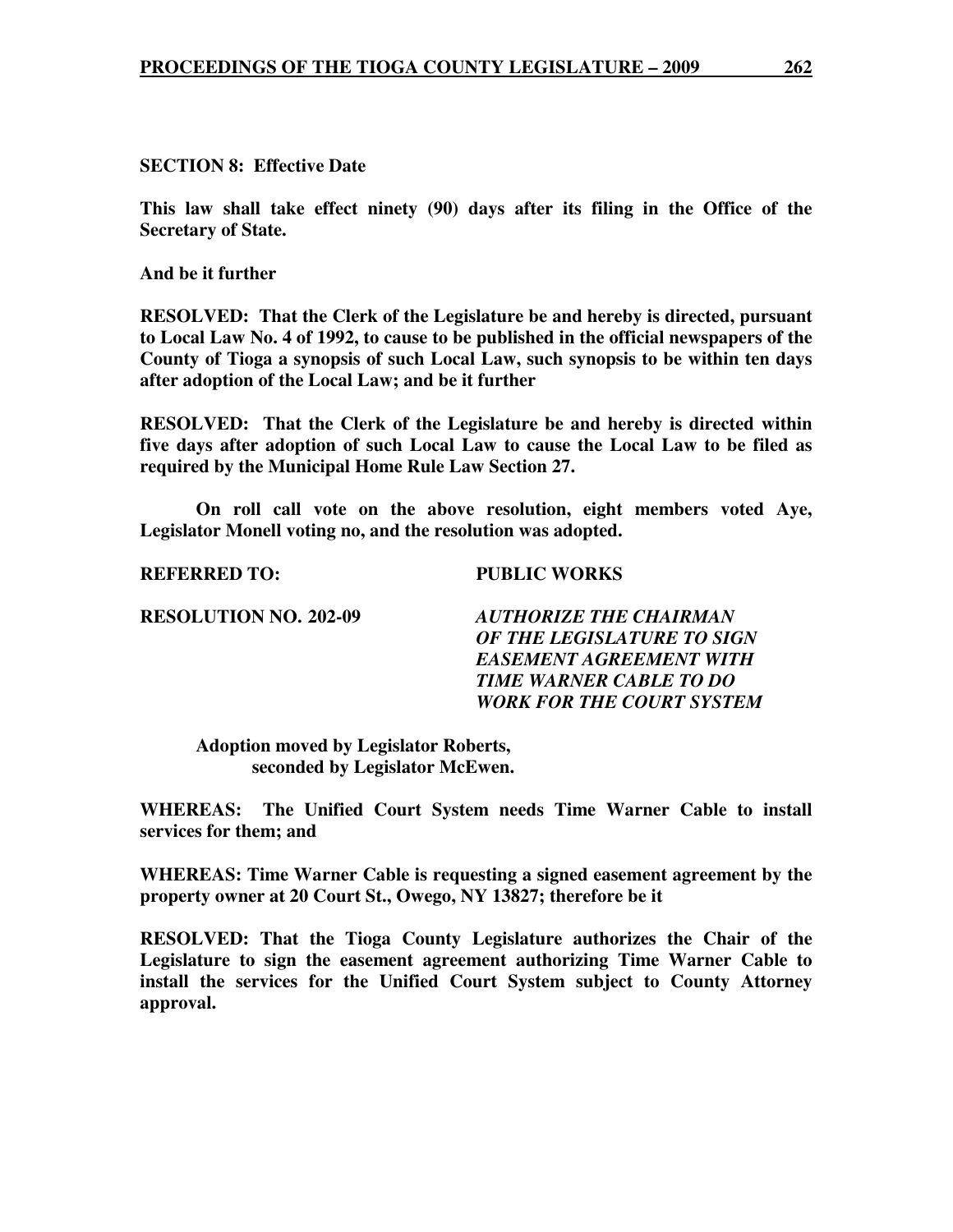**Roll Call: Ayes 09 Noes 00 Absent 00 CARRIED** 

**REFERRED TO: PERSONNEL COMMITTEE FINANCE COMMITTEE** 

**RESOLUTION NO. 203-09** *TRANSFER OF FUNDS* 

 *CONSOLIDATED HEALTH* 

 **Adoption moved by Legislator Oberbeck, seconded by Legislator McEwen.** 

**WHEREAS: Resolution 344-08 authorized the purchase of specific and aggregate stop-loss for the 2009 Tioga County Consolidated Municipal Health Insurance Program; and** 

**WHEREAS: This decision was made after the submission of the 2009 consolidated health budget which only included the cost of aggregate stop-loss; and** 

**WHEREAS: Resolution 344-08 authorized the additional cost of the specific and aggregate stop-loss to be paid out of CH 511 Appropriated Reserves; therefore be it** 

**RESOLVED: That the following sums be transferred:** 

**From: Appropriated Reserve CH 511 \$148,899** 

**To: Consolidated Health Account CH1722.40 (270) \$148,899** 

 **Roll Call: Ayes 09 Noes 00 Absent 00 CARRIED**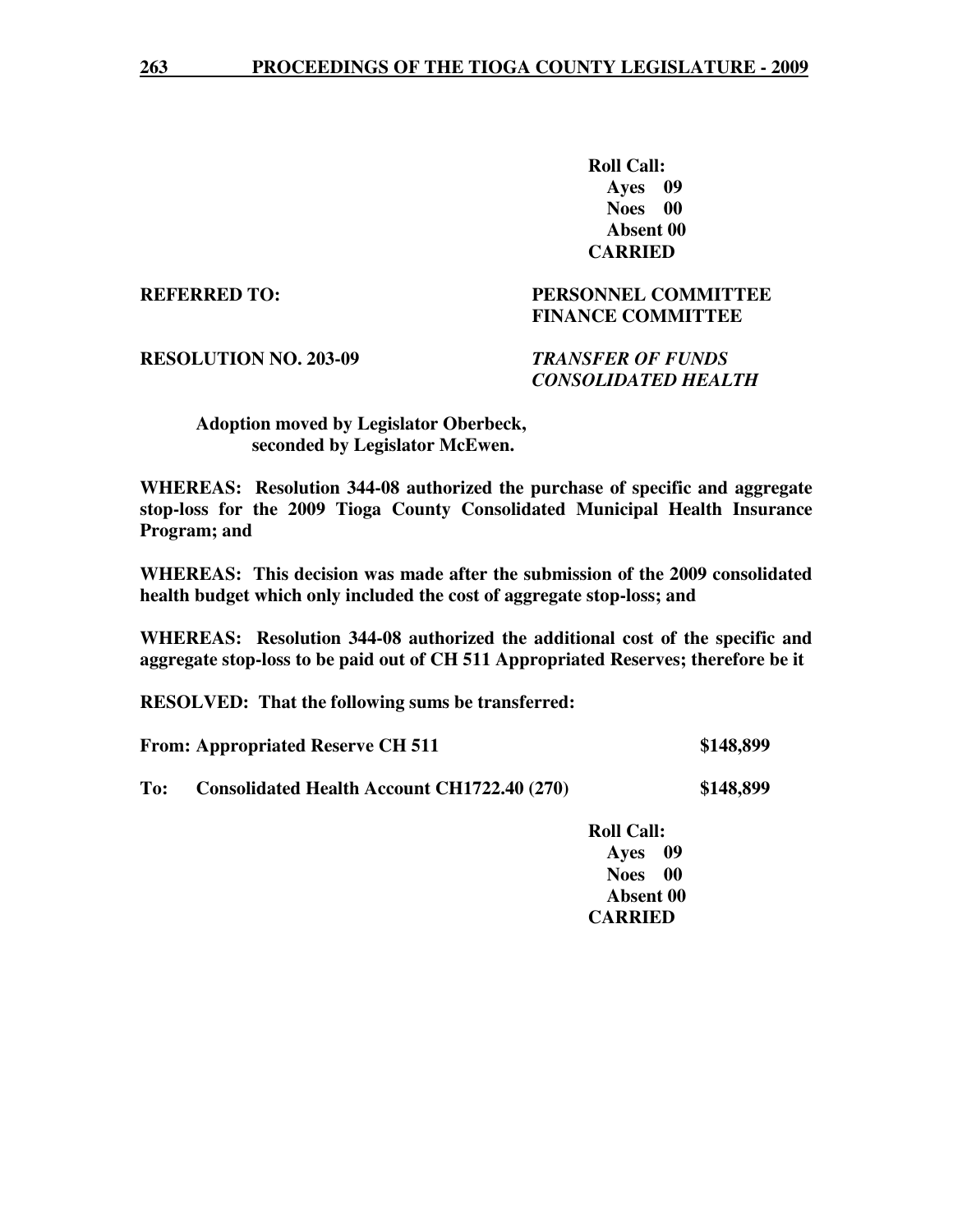#### **REFERRED TO: HEALTH & HUMAN SERVICES COMMITTEE FINANCE COMMITTEE**

## **RESOLUTION NO. 204-09** *APPROPRIATIONS OF FUNDS YOUTH BUREAU*

 **Adoption moved by Legislator Huttleston, Seconded by Legislator McEwen.** 

**WHEREAS: Additional funding has been the received by the Youth Bureau; and** 

**WHEREAS: Appropriation of Funds requires Legislative approval; therefore be it** 

**RESOLVED: That funding be appropriated as follows:**

| From: A3820.00 State Aid: Youth Programs | \$319 |
|------------------------------------------|-------|
|------------------------------------------|-------|

**To: A7310.40.733 Training/all other \$319** 

 **Roll Call: Ayes 09 Noes 00 Absent 00 CARRIED** 

### **REFERRED TO: ED&P COMMITTEE**

**RESOLUTION NO. 205–09** *OPPOSING NEW YORK STATE* 

*LEGISLATURE BILL NUMBERS S.2247, S.5212 AND A.1867 MANDATING FARM LABOR REQUIREMENTS* 

 **Adoption moved by Legislator Roberts, seconded by Legislator Sullivan.** 

**WHEREAS: Tioga County enjoys a large and diverse farming community; and** 

**WHEREAS: The farms in Tioga County span a wide range of sizes, production methods and products and are presently experiencing historically low prices for their products; and** 

**WHEREAS: Senate Bill S.2247 and S.5212 and Assembly Bill A.1867 would subject local farmers to the mandatory payment of overtime to farm workers and other requirements that would place them in precarious financial positions; and**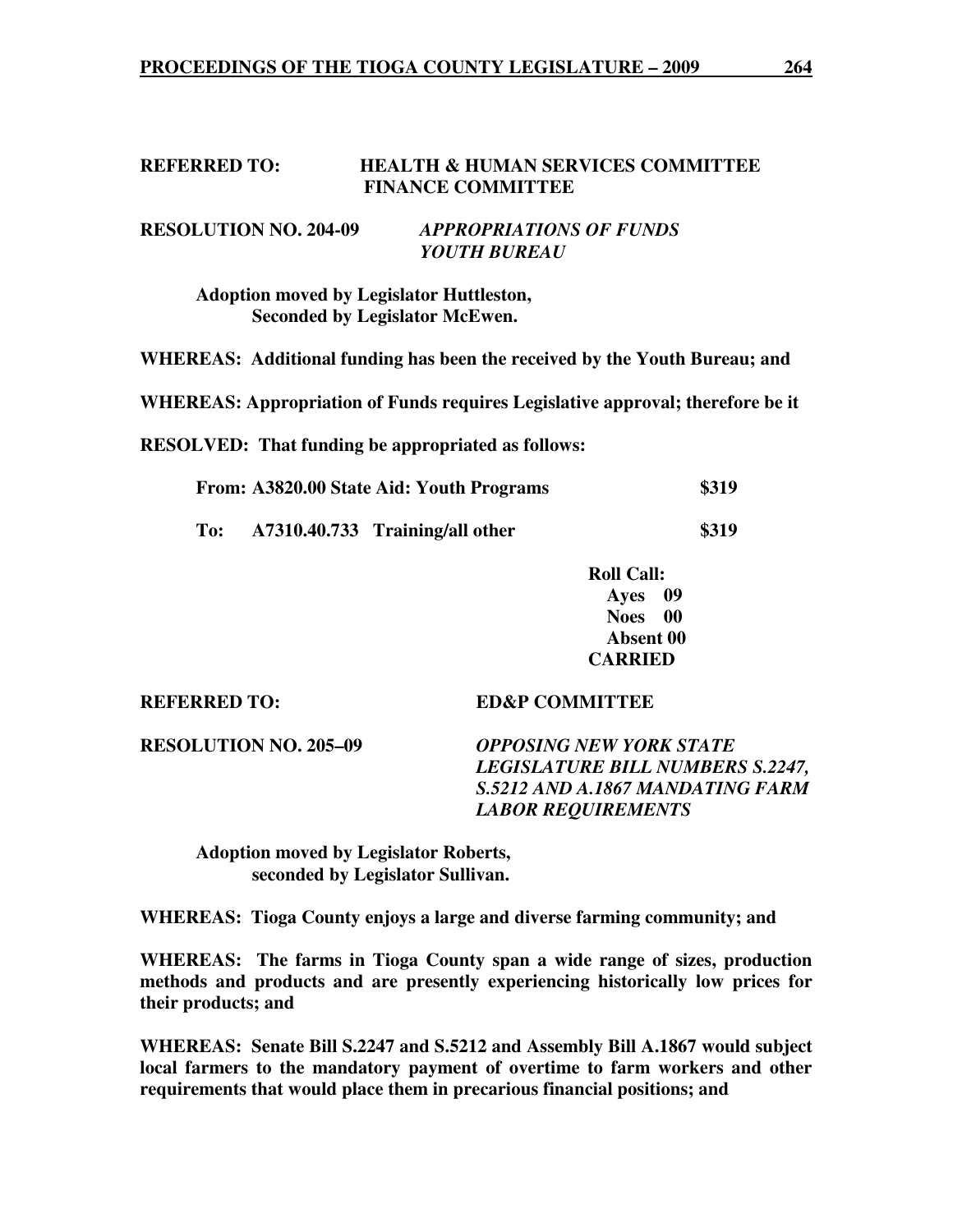**WHEREAS: The adage "make hay when the sun is shining" stems from the truth that the business of farming is such where particular seasons require more hours of work than others and is crucial to the success of any farm; and** 

**WHEREAS: Farmers can do little to influence the prices that they receive for their products; and** 

**WHEREAS: The Senate Labor Committee has voted out S.2247 and S.5212 and Assembly Members Janet Duprey and Teresa Sayward, and Senator Elizabeth O'C Little and** 

**Darrel Aubertine, Chair of the Senate Agricultural Committee have not supported these measures in their respective houses; therefore be it** 

**RESOLVED: That the Tioga County Legislators urge the New York State Legislature to reject Bills S.2247, S.5212, and A.1867; and be it further** 

**RESOLVED: That a copy of this resolution be forwarded to Governor David Paterson; Senator Thomas Libous; and New York State Assembly Members Gary Finch and Thomas O'Mara** 

## **CARRIED**

## **REFERRED TO: LEGISLATIVE WORKSESSION COMMITTEE PERSONNEL COMMITTEE**

| <b>RESOLUTION NO. 206-09</b> | <b>RESOLUTION TO DECLARE WORK DAY</b> |
|------------------------------|---------------------------------------|
|                              | STATUS FOR ALL ELECTED AND            |
|                              | <b>APPOINTED OFFICIALS</b>            |

 **Adoption moved by Legislator Sauerbrey, Seconded by Legislator Oberbeck.** 

**WHEREAS: The Office of the State Comptroller has requested that a standard work day be officially established for all elected and appointed officials for Employees' Retirement System purposes; therefore be it** 

**RESOLVED: That the Tioga County Legislature hereby establishes as a standard work day for elected and appointed officials for the purpose of determining days worked reportable to the New York State and Local Employees' Retirement System as follows:**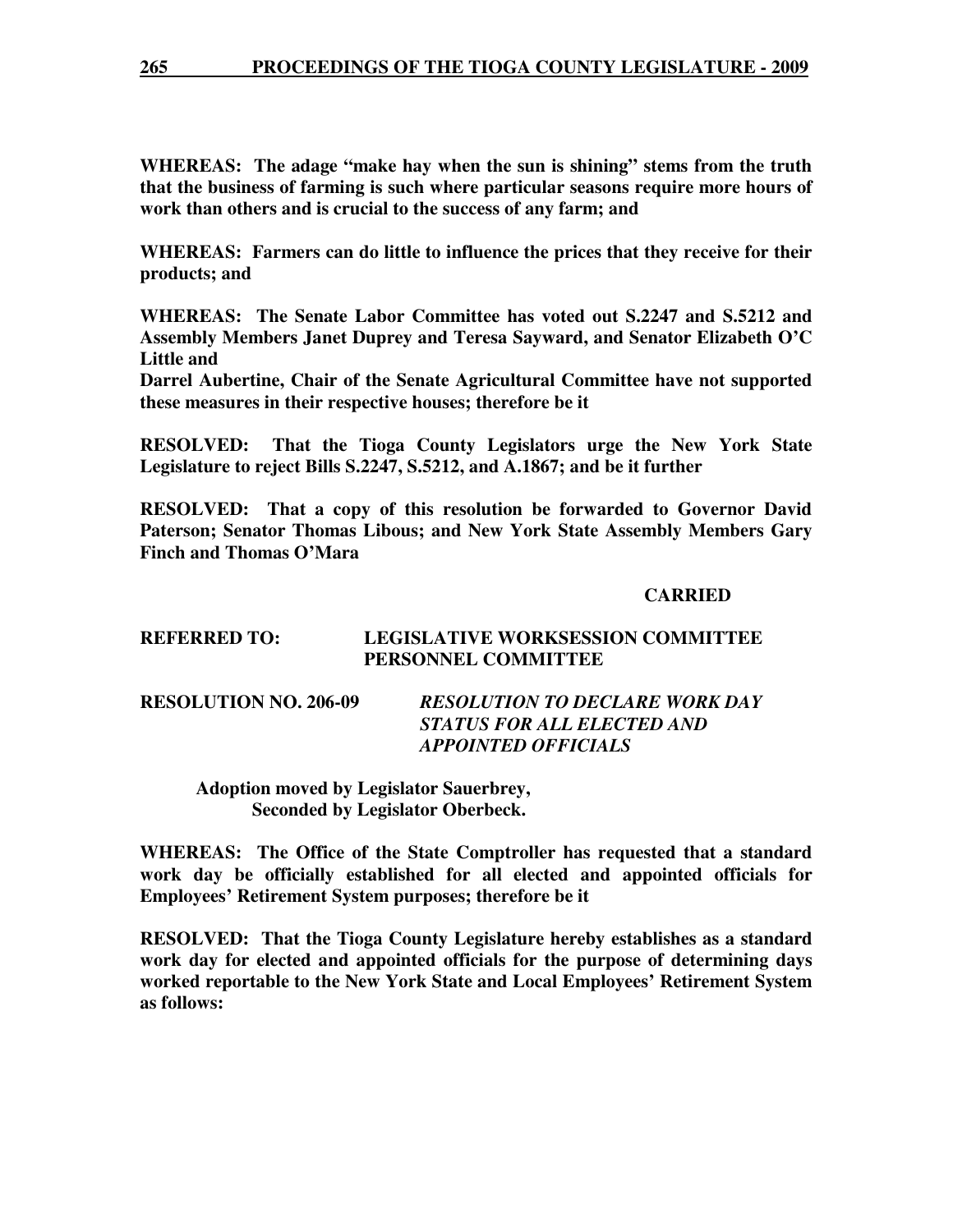| <b>ALL ELECTED OFFICIALS</b>                                    |                                                                                                                                                                                                                                                                                                                                                                                                                                                                                                                                                                                                                              |
|-----------------------------------------------------------------|------------------------------------------------------------------------------------------------------------------------------------------------------------------------------------------------------------------------------------------------------------------------------------------------------------------------------------------------------------------------------------------------------------------------------------------------------------------------------------------------------------------------------------------------------------------------------------------------------------------------------|
| Five day work week, six hour day:                               | <b>Legislators</b><br><b>Coroners</b>                                                                                                                                                                                                                                                                                                                                                                                                                                                                                                                                                                                        |
| Five day work week, seven hour day:                             | <b>County Clerk</b><br><b>District Attorney</b><br><b>Treasurer</b>                                                                                                                                                                                                                                                                                                                                                                                                                                                                                                                                                          |
| Five day work week, eight hour day:                             | <b>Sheriff</b>                                                                                                                                                                                                                                                                                                                                                                                                                                                                                                                                                                                                               |
| <b>APPOINTED OFFICIALS</b><br>Five day work week, six hour day: | <b>Fire Coordinator</b><br><b>Assistant Fire Coordinators</b><br><b>Public Defender</b><br>1 <sup>st</sup> Assistant Public Defender<br>2 <sup>nd</sup> Assistant Public Defender<br><b>Director of Emergency Preparedness</b><br><b>Deputy Dir of Emergency Preparedness</b><br><b>Historian</b>                                                                                                                                                                                                                                                                                                                            |
| Five day work week, seven hour day:                             | <b>County Attorney</b><br>1 <sup>st</sup> Assistant County Attorney<br>2 <sup>nd</sup> Assistant County Attorney<br>3 <sup>rd</sup> Assistant County Attorney<br><b>Stenographer P/T for County Attorney</b><br><b>Safety Officer</b><br>1 <sup>st</sup> Assistant District Attorney<br>2 <sup>nd</sup> Assistant District Attorney<br>3 <sup>rd</sup> Assistant District Attorney<br><b>Typist(s) P/T for District Attorney</b><br><b>Director of Economic Development</b><br><b>Deputy County Treasurer</b><br><b>Veterans' Service Officer</b><br><b>Youth Bureau Director</b><br><b>Sealer of Weights &amp; Measures</b> |
| Five day work week, eight hour day:                             | <b>Undersheriff</b><br><b>Code Enforcement Officer</b>                                                                                                                                                                                                                                                                                                                                                                                                                                                                                                                                                                       |
|                                                                 | <b>Roll Call:</b><br>09<br>Ayes<br><b>Noes</b><br>00<br>Absent 00                                                                                                                                                                                                                                                                                                                                                                                                                                                                                                                                                            |

 **CARRIED**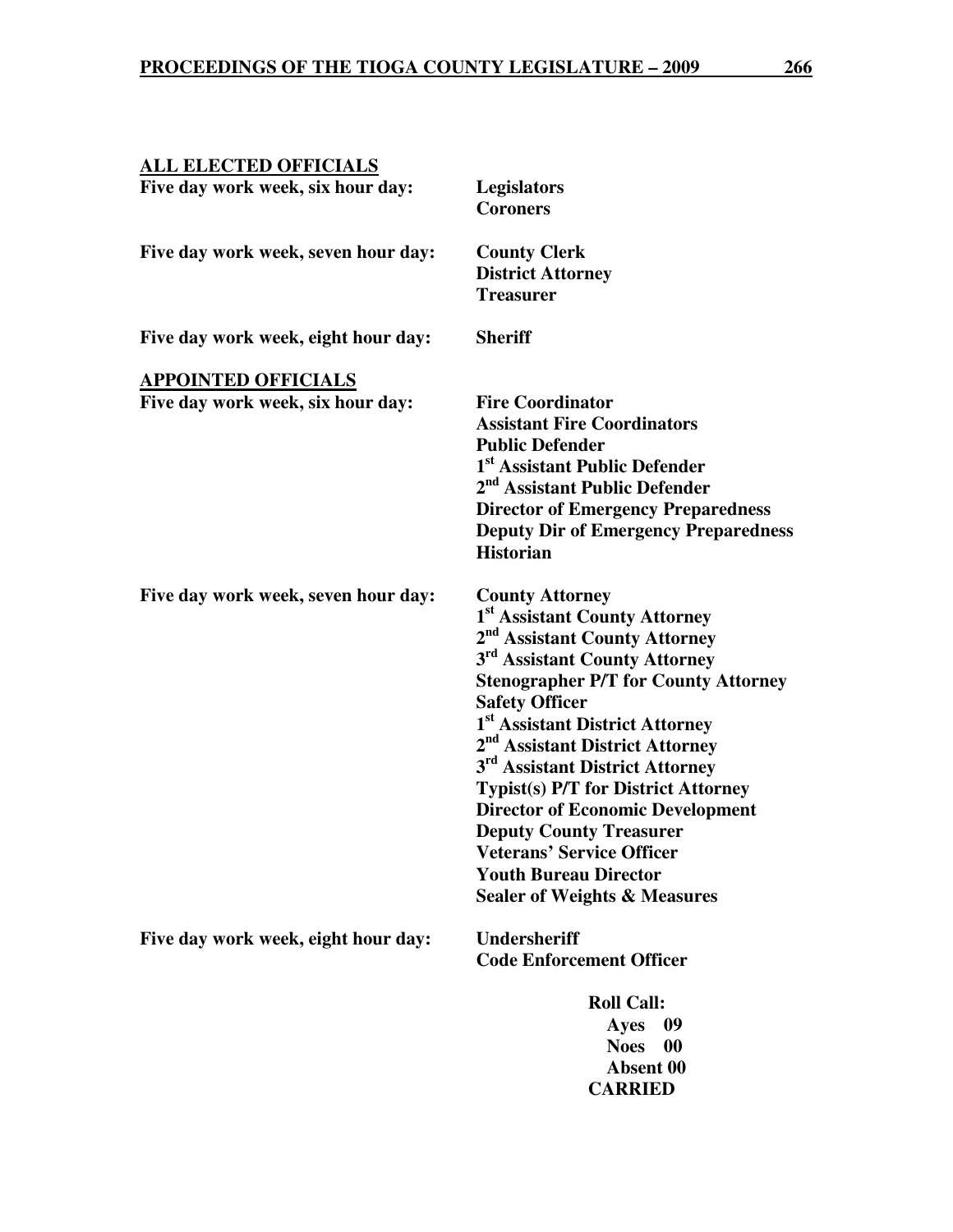#### **REFERRED TO: ADMINISTRATIVE SERVICES COMMITTEE PERSONNEL COMMITTEE**

**RESOLUTION NO. 207-09** *AUTHORIZE CONTRACT FOR VOTING MACHINE CUSTODIAL SERVICES* 

 **Adoption moved by Legislator Sullivan, Seconded by Legislator Oberbeck.** 

**WHEREAS: The County Legislature appropriates certain sums of money in the annual county budget for services within the County Board of Elections; and** 

**WHEREAS: County Law permits the Legislative Body to delegate the authority to deliver and execute such agreements to the Board of Election Commissioners upon such terms and conditions it deems appropriate within the authorized annual appropriations; therefore be it** 

**RESOLVED: That within the amounts annually appropriated by the Legislature in the annual county budget, the County Board of Election Commissioners are authorized and empowered to negotiate and enter into contracts for voting machine custodial services not to exceed a total of 40 custodians, subject to County Attorney approval; and be it further** 

**RESOLVED: That the authority granted herein shall only be applicable to contracts that are within the annual appropriation set forth in the budget; and be it further** 

**RESOLVED: That this resolution will continue from year-to-year unless amended or repealed.** 

> **Roll Call: Ayes 09 Noes 00 Absent 00 CARRIED**

**REFERRED TO: ADMINISTRATIVE SERVICES COMMITTEE PERSONNEL COMMITTEE** 

**RESOLUTION NO. 208-09** *AUTHORIZE CONTRACT FOR POLLING PLACE INSPECTOR SERVICES* 

 **Adoption moved by Legislator Sullivan, Seconded by Legislator Monell.**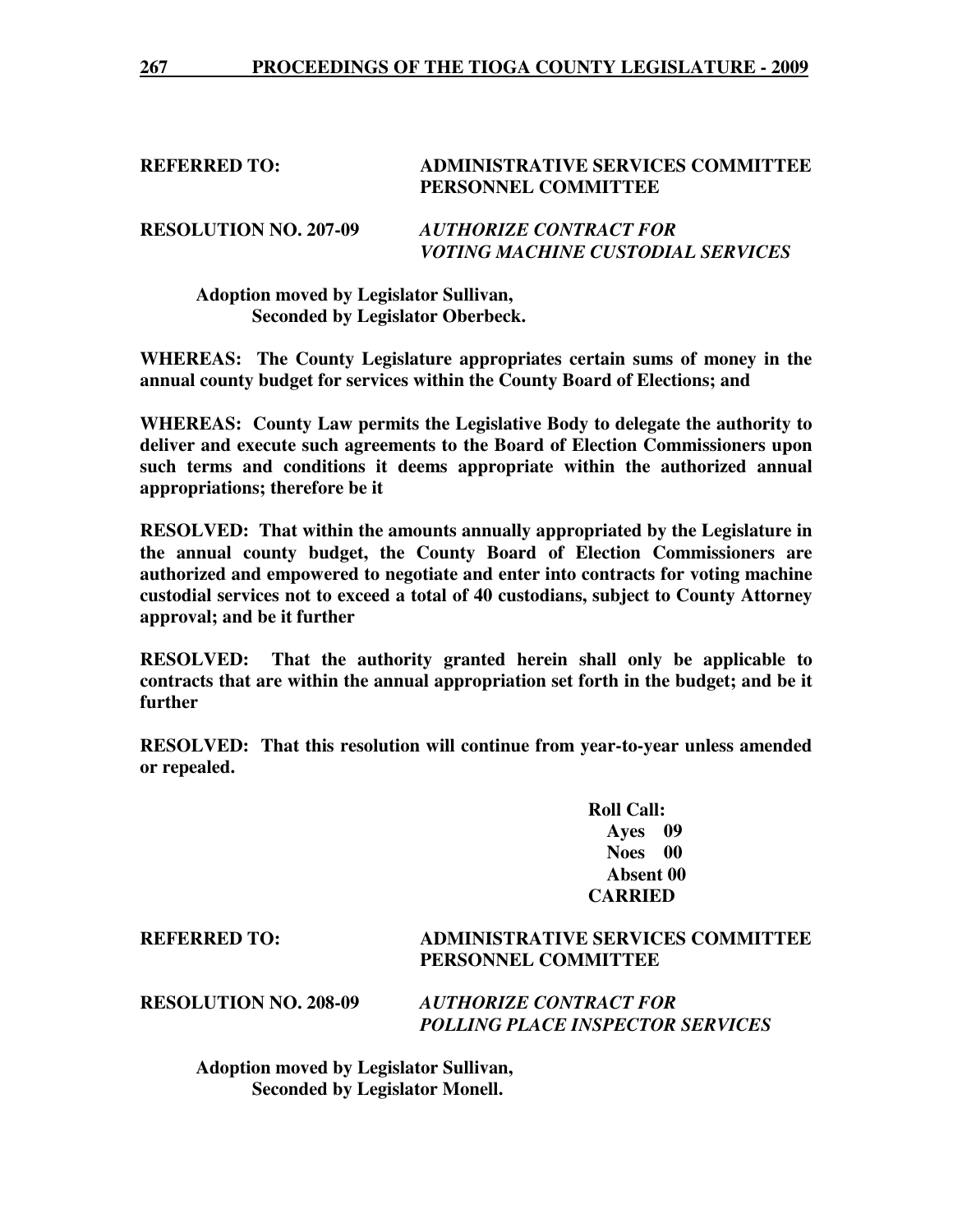**WHEREAS: The County Legislature appropriates certain sums of money in the annual county budget for services within the County Board of Elections; and** 

**WHEREAS: County Law permits the Legislative Body to delegate the authority to deliver and execute such agreements to the Board of Election Commissioners upon such terms and conditions it deems appropriate within the authorized annual appropriations; therefore be it** 

**RESOLVED: That within the amounts annually appropriated by the Legislature in the annual county budget, the County Board of Election Commissioners are authorized and empowered to negotiate and enter into contracts for polling place inspector services not to exceed a total of 400 inspectors, subject to County Attorney approval; and be it further** 

**RESOLVED: That the authority granted herein shall only be applicable to contracts that are within the annual appropriation set forth in the budget; and be it further** 

**RESOLVED: That this resolution will continue from year-to-year unless amended or repealed.** 

> **Roll Call: Ayes 09 Noes 00 Absent 00 CARRIED**

**REFERRED TO: HEALTH & HUMAN SERVICES COMMITTEE PERSONNEL COMMITTEE** 

**RESOLUTION NO. 209-09** *AMEND RESOLUTION NO. 97-09 APPROVE LEAVE OF ABSENCE PUBLIC HEALTH* 

 **Adoption moved by Legislator Huttleston, seconded by Legislator Monell.** 

**WHEREAS: In accordance with Tioga County Policy 1, Section VII, Resolution 97- 09 approved a leave of absence for Linda Kostek through May 3, 2009; and** 

**WHEREAS: Resolution 152-09 extended Linda Kostek's leave through June 12, 2009; and**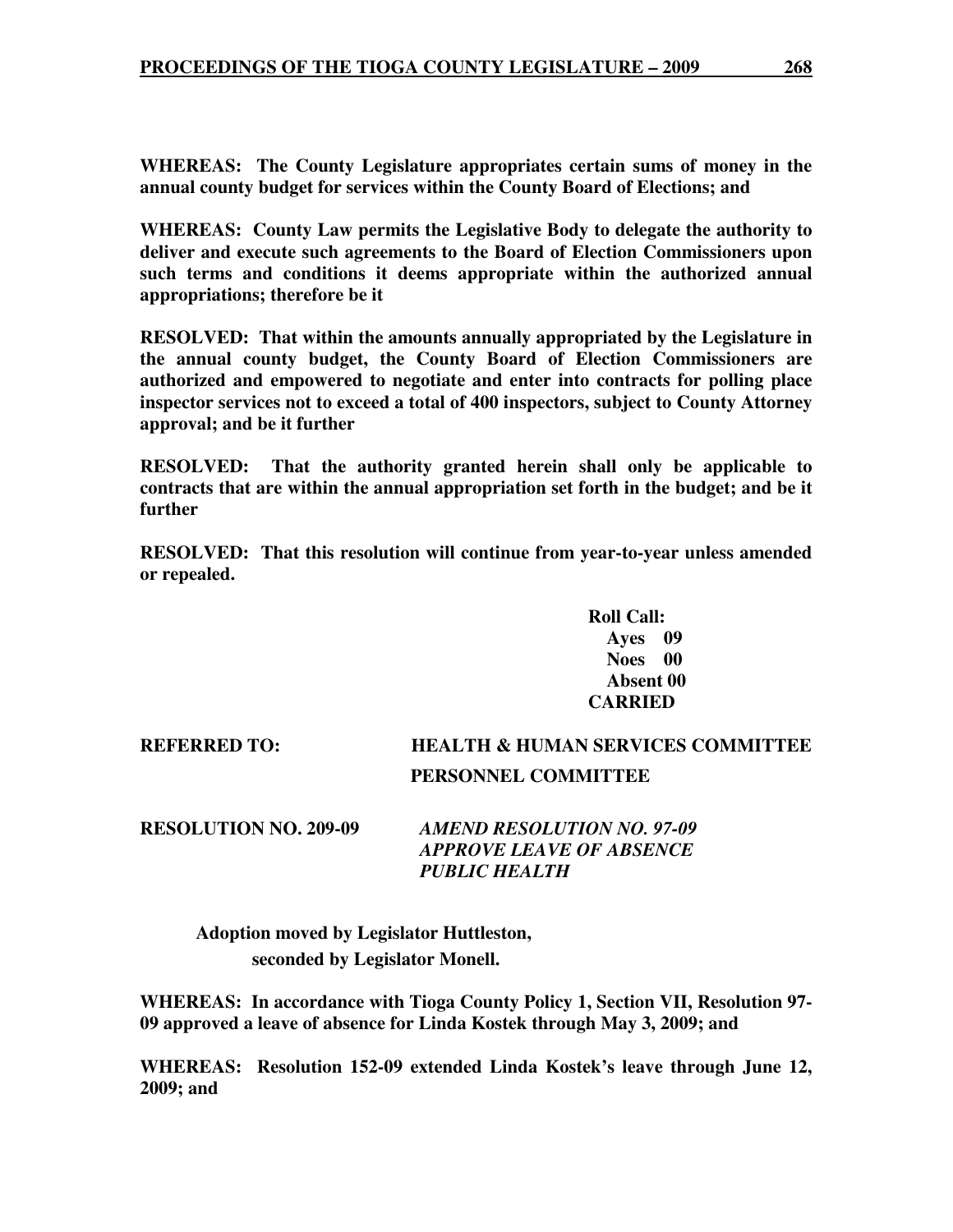**WHEREAS: Linda continues to be medically unable to return to work and has resigned from her position as a Community Health Nurse effective June 25, 2009; and** 

**WHEREAS: The Public Health Director recommends that Ms. Kostek's leave be approved through June 25, 2009; therefore be it** 

**RESOLVED: That Resolution No 97-09, as amended by Resolution No. 152-09, be and hereby is amended and that the Tioga County Legislature hereby approves Linda Kostek's leave through June 25, 2009.** 

> **Roll Call: Ayes 09 Noes 00 Absent 00 CARRIED**

#### **REFERRED TO JOB TRAINING COMMITTEE PERSONNEL COMMITTEE**

### **RESOLUTION NO. 210–09** *ABOLISH POSITION EMPLOYMENT & TRAINING DEPARTMENT*

 **Adoption moved by Legislator Sullivan, Seconded by Legislator Monell.** 

**WHEREAS: Resolution 226-07 authorized the vacant position of Senior Employment & Training Counselor to remain in place and unfunded until such time as Sheri McCall obtained permanent status in the position of Employment Center Supervisor; and** 

**WHEREAS: Ms. McCall successfully completed her probationary period as Employment Center Supervisor on 6/18/09; therefore be it** 

**RESOLVED: That the vacant Senior Employment & Training Counselor position is considered to be abolished retroactive to 6/19/09; and be it further** 

**RESOLVED: That the Employment & Training Center's 2009 authorized full-time headcount is reduced from 4 to 3.** 

> **Roll Call: Ayes 09 Noes 00 Absent 00 CARRIED**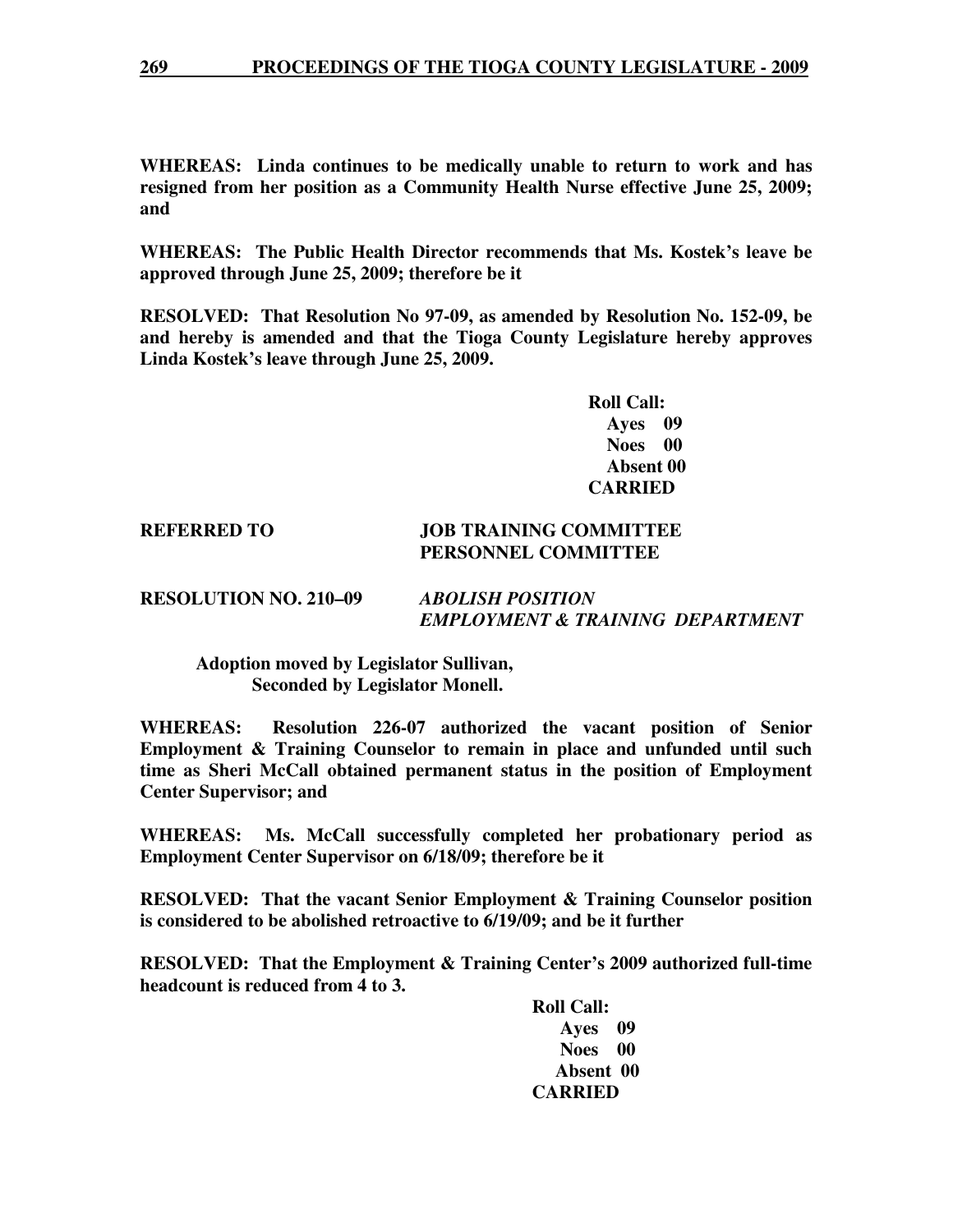### **REFERRED TO: PUBLIC SAFETY COMMITTEE PERSONNEL COMMITTEE**

**RESOLUTION NO. 211-09** *AUTHORIZE TO CREATE AND FILL TEMPORARY POSITION; AUTHORIZE HIRING WAIVER SHERIFF'S OFFICE* 

 **Adoption moved by Legislator Sauerbrey, seconded by Legislator McEwen.** 

**WHEREAS: Long-term employee Penny Eddy has announced her retirement effective August 30, 2009; and** 

**WHEREAS: Ms. Eddy performs all aspects of the very involved payroll process at the Sheriff's Office; and** 

**WHEREAS: The Sheriff would like Ms. Eddy's replacement to have an opportunity to train with Ms. Eddy for two payroll cycles; therefore be it** 

**RESOLVED: That one temporary full-time position of Payroll Clerk/Typist be created effective August 3 – August 30, 2009, at an hourly rate of \$14.826; and be it further** 

**RESOLVED: That the Sheriff is authorized to fill said temporary position as of August 3, 2009; and be it further** 

**RESOLVED: That the Sheriff is hereby granted a waiver from the 60-day Hiring Delay for Ms. Eddy's position and is authorized to fill it as of August 31, 2009.** 

 **On roll call vote on the above resolution, eight members voted Aye, Legislator Roberts voting no, and the resolution was adopted.** 

| REFERRED TO:                 | <b>JOB TRAINING COMMITTEE</b>  |
|------------------------------|--------------------------------|
|                              | <b>ED&amp;P COMMITTEE</b>      |
|                              | PERSONNEL COMMITTEE            |
| <b>RESOLUTION NO. 212-09</b> | <b>CREATE AND FILL</b>         |
|                              | <b>TEMPORARY POSITION</b>      |
|                              | <b>TIOGA EMPLOYMENT CENTER</b> |
|                              |                                |

 **Adoption moved by Legislator Monell, seconded by Legislator Sullivan.**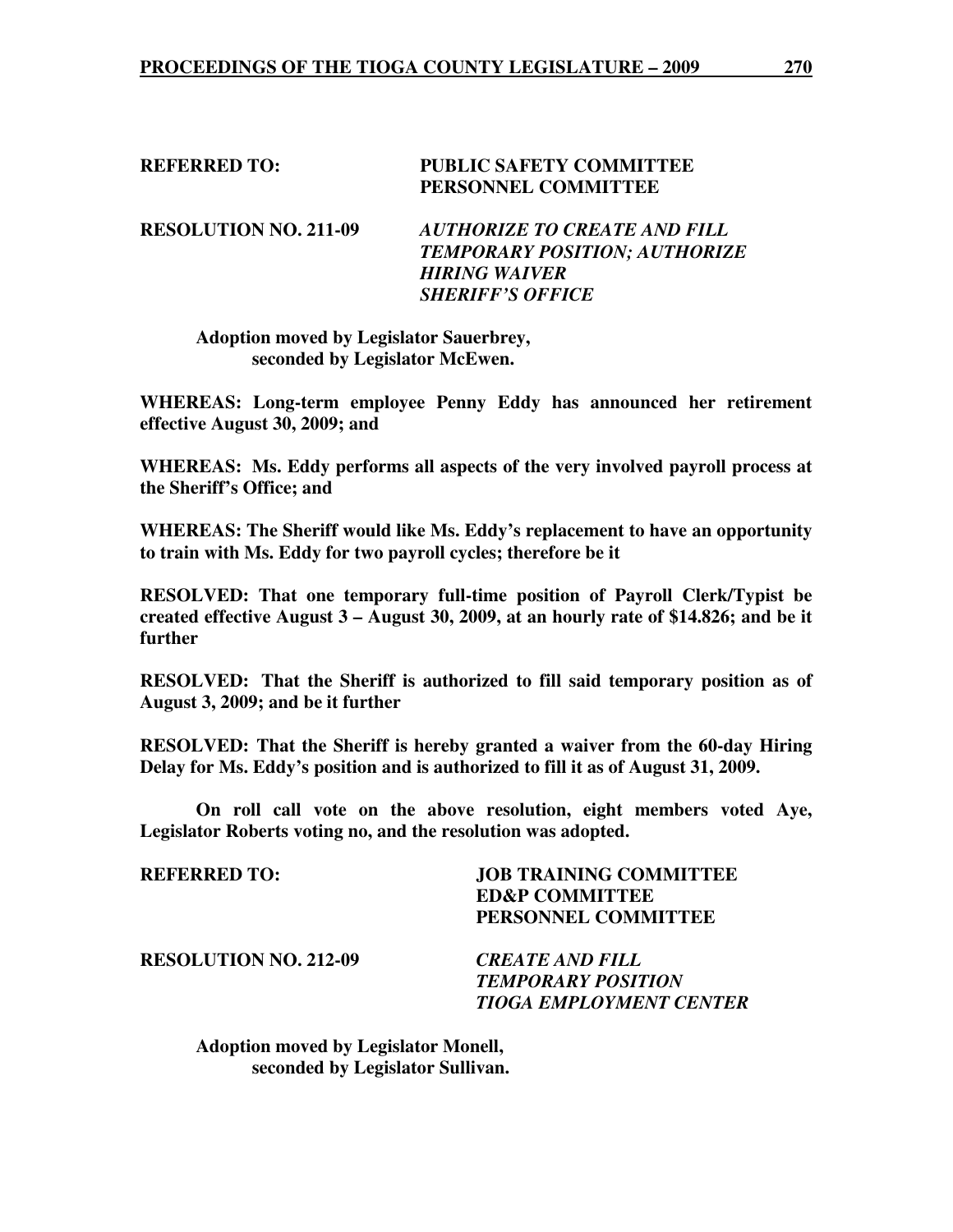## **271 PROCEEDINGS OF THE TIOGA COUNTY LEGISLATURE - 2009**

**WHEREAS: The Tioga Employment Center has received \$29,415 of WIA funds earmarked to fund a position which shall serve individuals with disabilities; and** 

**WHEREAS: Civil Service Law, Section 64.3 allows for the creation of a temporary position without examination for a special project not exceeding 18 months; and** 

**WHEREAS: The funding is for the period July 27, 2009– June 30, 2010; therefore be it** 

**RESOLVED: That the Tioga County Legislature authorize the Tioga Employment Center to create and fill one temporary position of Disability Program Navigator effective July 27, 2009 to work 27.5 hours per week at an hourly rate of \$15.69; and be it further** 

**RESOLVED: That this position will end on June 30, 2010 unless action is taken to extend the duration; and be it further** 

**RESOLVED: That Catherine Molligi has been found willing and eligible to accept this temporary appointment effective July 27, 2009.**

 **On roll call vote on the above resolution, seven members voted Aye, Legislators McEwen and Roberts voting no, and the resolution was adopted.** 

| REFERRED TO:          | <b>HEALTH &amp; HUMAN SERVICES</b><br>PERSONNEL COMMITTEE                                |
|-----------------------|------------------------------------------------------------------------------------------|
| RESOLUTION NO. 213–09 | <b>CREATE AND FILL SEASONAL</b><br><b>HEAP STAFF POSITIONS</b><br><b>SOCIAL SERVICES</b> |

 **Adoption moved by Legislator Huttleston, Seconded by Legislator McEwen.** 

**WHEREAS: Legislative approval is required for the creation of any new positions within Tioga County; and** 

**WHEREAS: The Home Energy Assistance Program (HEAP) will tentatively begin Outreach in mid August and be in full season on November 1, 2009; and** 

**WHEREAS: The Social Services budget allows for the hiring of one seasonal Social Welfare Examiner and one Typist to staff the HEAP Program; and** 

**WHEREAS: The starting salaries for said positions are frozen at the 2009 rate per resolution 195-09 of \$13.070/hr. and \$10.841/hr. respectively; and**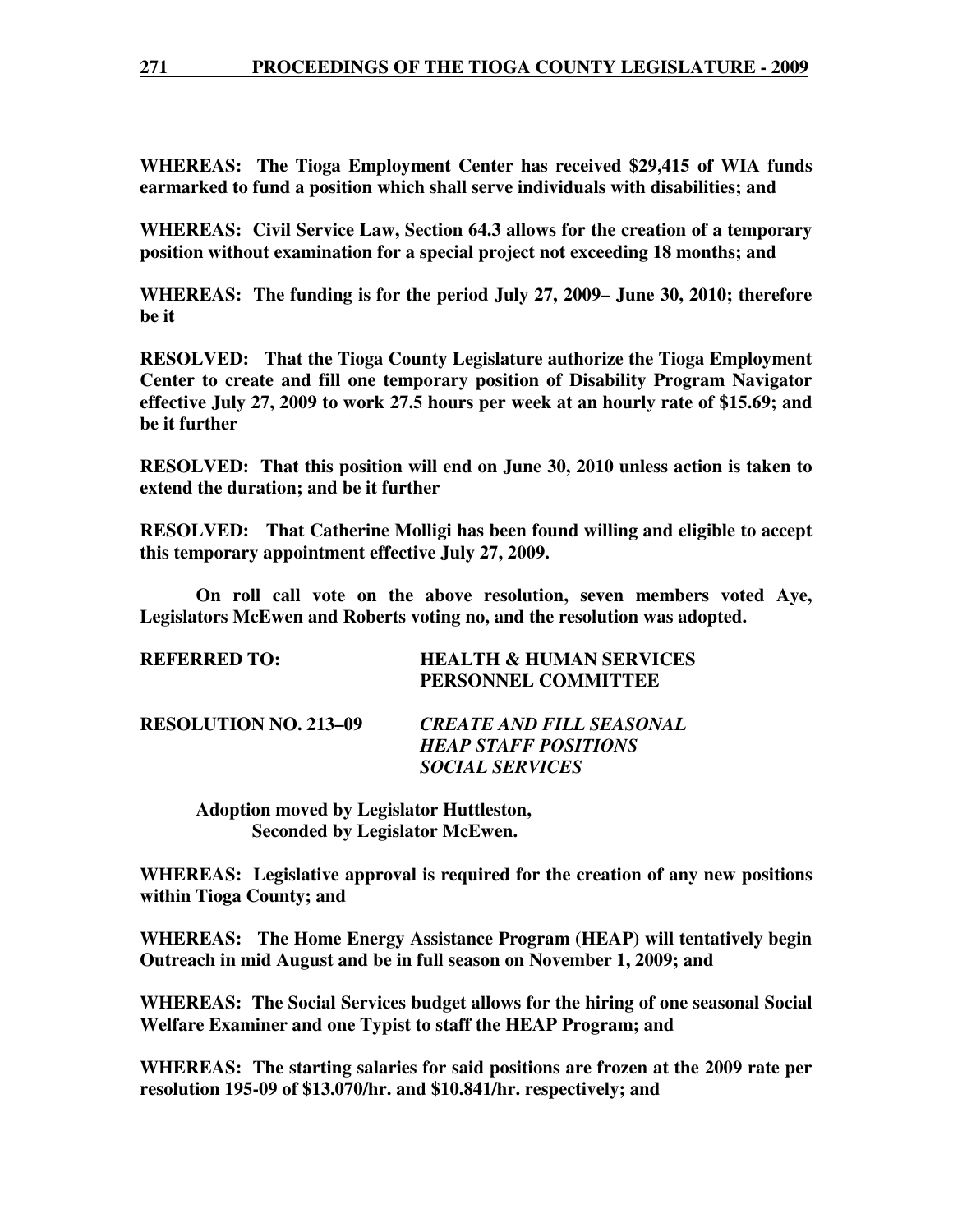**WHEREAS: The Federal reimbursement will be 100% with no local share; therefore be it** 

**RESOLVED: That the Department of Social Services be authorized to create and fill the seasonal positions of Social Welfare Examiner at \$13.070/hr. and Typist at \$10.841/ hr. effective August 11, 2009 through May 15, 2010.** 

> **Roll Call: Ayes 09 Noes 00 Absent 00 CARRIED**

### **REFERRED TO: HEALTH & HUMAN SERVICES COMMITTEE PERSONNEL COMMITTEE**

**RESOLUTION NO. 214-09** *BACKFILL REQUEST* 

*EARLY INTERVENTION SERVICE COORDINATOR PUBLIC HEALTH* 

 **Adoption moved by Legislator Huttleston, seconded by Legislator McEwen.** 

**WHEREAS: Resolution 147-09 authorized the commencement of a 60-day delay in backfilling vacancies as a cost saving; and** 

**WHEREAS: Tioga County Health is required by law to provide service coordination to children with special health care needs; and** 

**WHEREAS: The Early Intervention/3-5 Division of the health department has only two Early Intervention (EI) Services Coordinator positions, one of which became vacant on 6/22/09; and** 

**WHEREAS: The Director of Children with Special Needs has been covering the vacancy along with the remaining EI Service Coordinator in order to keep services up-to-date with a client caseload of 132 children, many of which are awaiting intake; and** 

**WHEREAS: A 60-day delay in filling the vacant EI Service Coordinator position puts the Early Intervention/3-5 Division in jeopardy of losing their state funding in the event they are unable to fulfill the requirements of the program; and**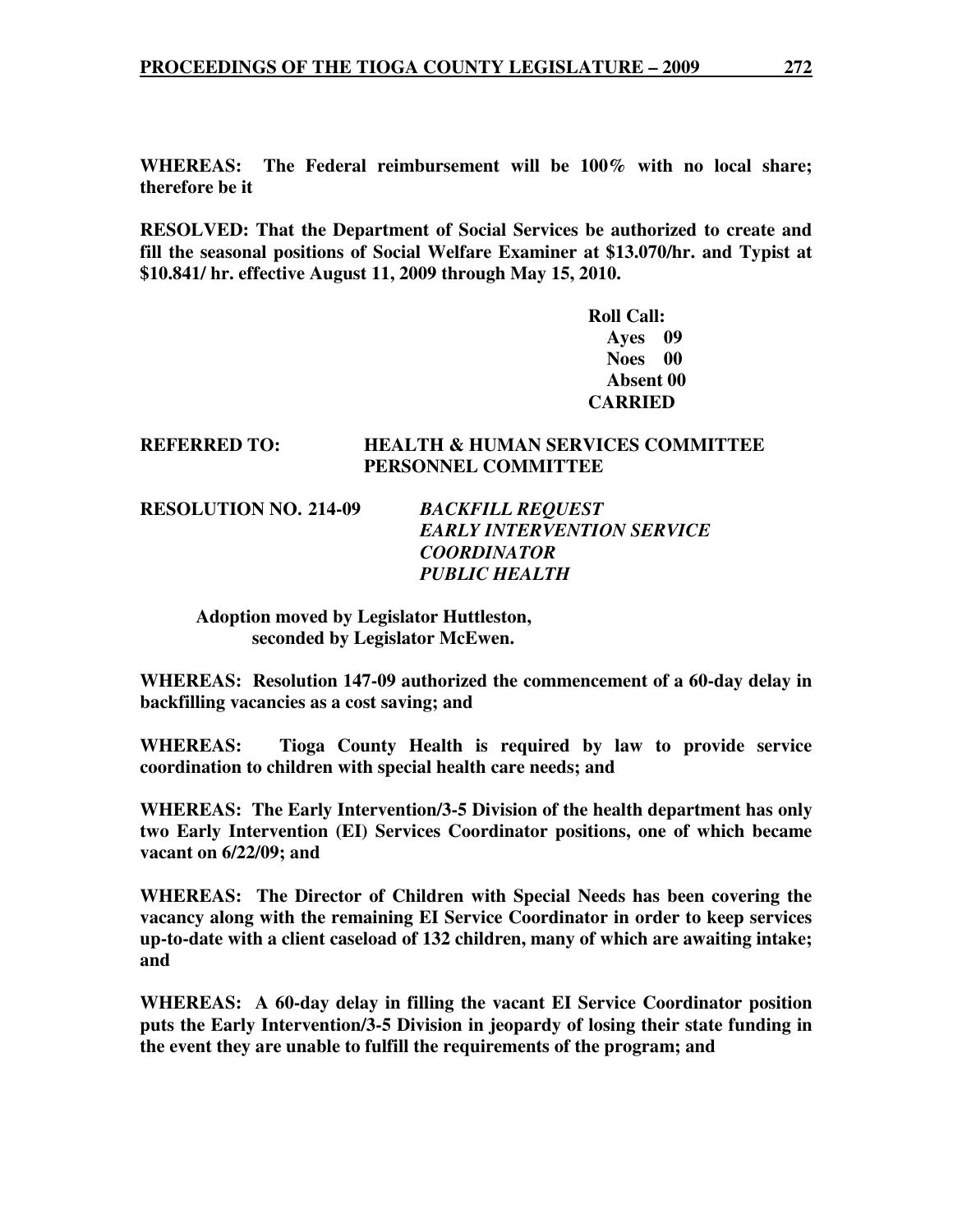### **273 PROCEEDINGS OF THE TIOGA COUNTY LEGISLATURE - 2009**

**WHEREAS: The loss of funding would cause hardship and delays to the client population served in Tioga County; therefore be it** 

**RESOLVED: That the Tioga County Public Health Director be authorized to fill the vacant EI Service Coordinator position from the current civil service eligible list effective 7/15/09.** 

 **On roll call vote on the above resolution, eight members voted Aye, Legislator Roberts voting no, and the resolution was adopted.** 

 **Legislator McEwen made a motion to have the following late-filed resolutions considered, seconded by Legislator Oberbeck and carried.** 

**REFERRED TO: FINANCE COMMITTEE** 

**RESOLUTION NO. 215-09** *ERRONEOUS ASSESSMENT* 

 *TOWN OF NICHOLS* 

 **Adoption moved by Legislator McEwen, seconded by Legislator Oberbeck.** 

**WHEREAS: An application for corrected tax roll indicates that property no. 844, assessed to Lloyd & Donna Berry on the 2009 tax roll of the Town of Nichols, is erroneous in that the assessor placed two fire districts, Lounsberry and Nichols, on the parcel, which should have had only Nichols Fire District; and** 

**WHEREAS: Property no. 844 has been charged for the two fire districts for several years and the taxes have been paid but the maximum allowance for erroneous refunds is three years; therefore be it** 

**RESOLVED: That a refund of \$19.13 be issued to Lloyd & Donna Berry for overpayment of taxes for the three year maximum period of 2007, 2008, and 2009; and be it further** 

**RESOLVED: That the erroneous fire tax of \$19.13 be charged back to the Lounsberry Fire District.** 

> **Roll Call: Ayes 09 Noes 00 Absent 00 CARRIED**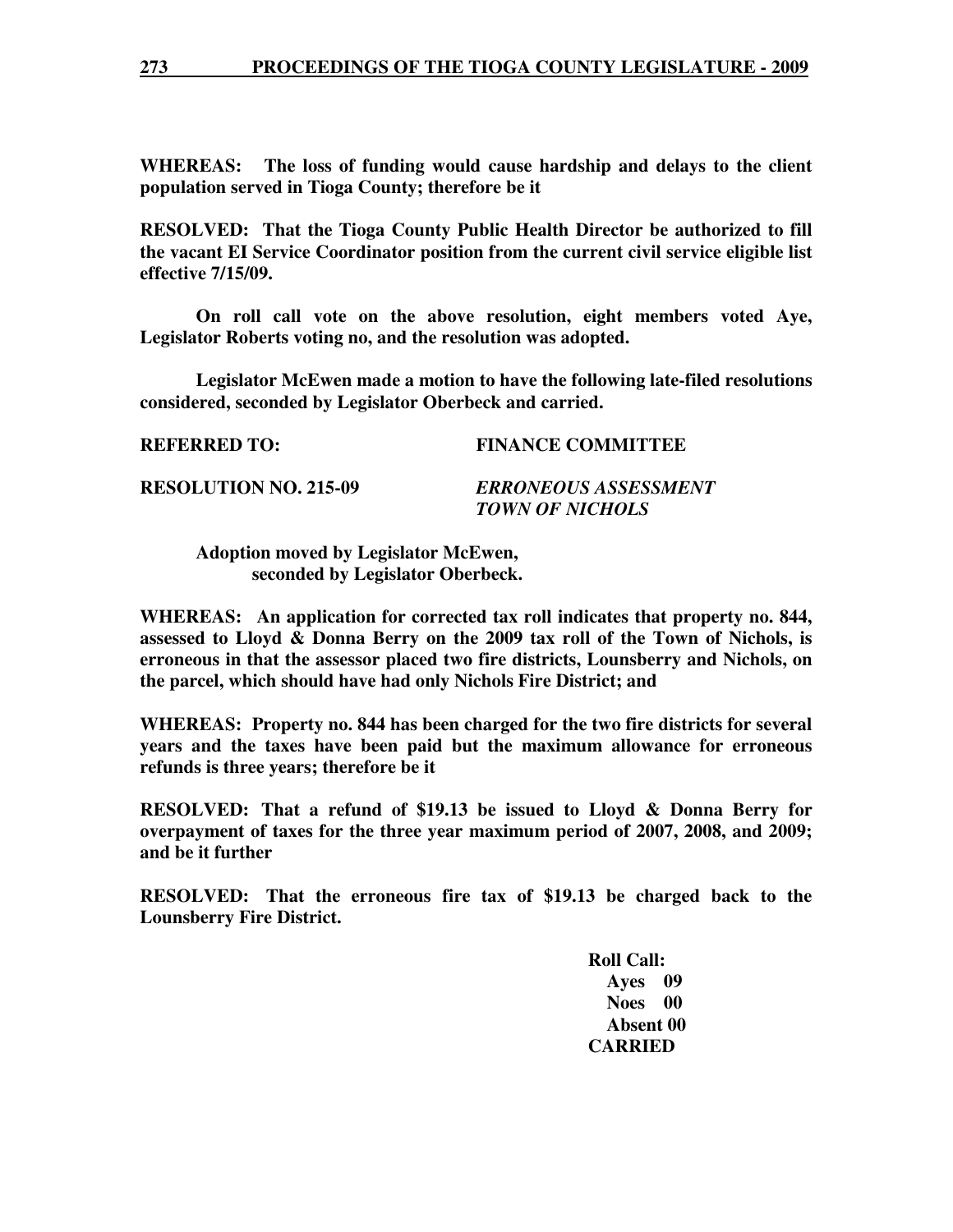## **REFERRED TO: FINANCE COMMITTEE**

**RESOLUTION NO. 216-09** *ERRONEOUS ASSESSMENT TOWN OF NICHOLS* 

 **Adoption moved by Legislator McEwen, seconded by Legislator Oberbeck.** 

**WHEREAS: An application for corrected tax roll indicates that property no. 1175, assessed to Jeanne Hess on the 2009 tax roll of the Town of Nichols, is erroneous in that the assessor placed two fire districts, Lounsberry and Nichols, on the parcel, which should have had only Nichols Fire District; and** 

**WHEREAS: Property no. 1175 has been charged for the two fire districts for several years and the taxes have been paid but the maximum allowance for erroneous refunds is three years; therefore be it** 

**RESOLVED: That a refund of \$40.54 be issued to Jeanne Hess for overpayment of taxes for the three year maximum period of 2007, 2008, and 2009; and be it further** 

**RESOLVED: That the erroneous fire tax of \$40.54 be charged back to the Lounsberry Fire District.** 

> **Roll Call: Ayes 09 Noes 00 Absent 00 CARRIED**

**REFERRED TO: FINANCE COMMITTEE** 

**RESOLUTION NO. 217-09** *ERRONEOUS ASSESSMENT TOWN OF NICHOLS* 

 **Adoption moved by Legislator McEwen, seconded by Legislator Oberbeck.** 

**WHEREAS: An application for corrected tax roll indicates that property no. 904, assessed to Marvin & Janet Lindhorst on the 2009 tax roll of the Town of Nichols, is erroneous in that the assessor placed two fire districts, Lounsberry and Nichols, on the parcel, which should have had only Nichols Fire District; and**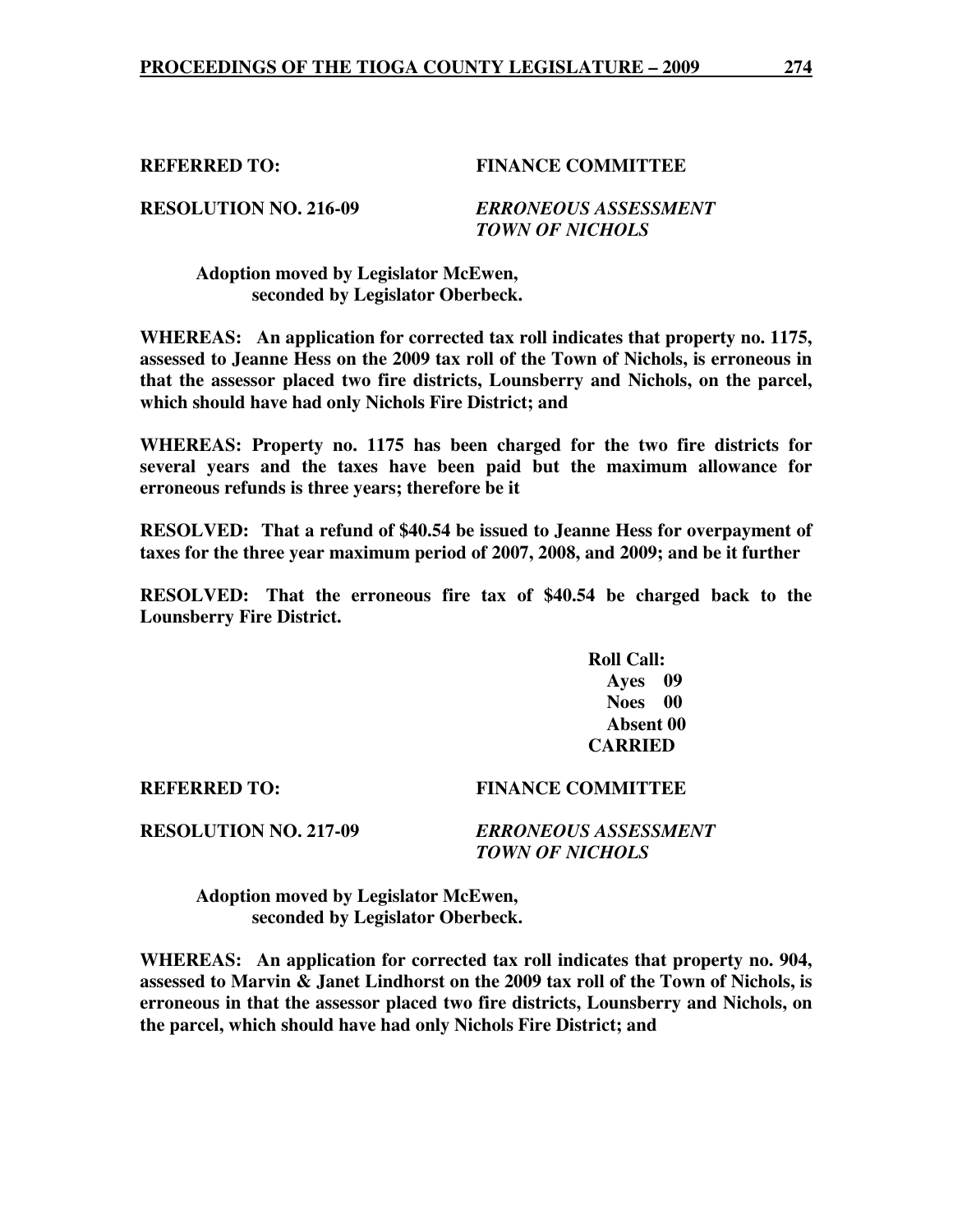**WHEREAS: Property no. 904 has been charged for the two fire districts for several years and the taxes have been paid but the maximum allowance for erroneous refunds is three years; therefore be it** 

**RESOLVED: That a refund of \$35.37 be issued to Marvin & Janet Lindhorst for overpayment of taxes for the three year maximum period of 2007, 2008, and 2009; and be it further** 

**RESOLVED: That the erroneous fire tax of \$35.37 be charged back to the Lounsberry Fire District.** 

> **Roll Call: Ayes 09 Noes 00 Absent 00 CARRIED**

### **REFERRED TO: FINANCE COMMITTEE**

**RESOLUTION NO. 218-09** *ERRONEOUS ASSESSMENT TOWN OF BARTON* 

 **Adoption moved by Legislator McEwen, Seconded by Legislator Roberts.** 

**WHEREAS: An application for corrected tax roll indicates that property no. 11279, assessed to Richard E & Doris Temple Sr on the 2009 tax roll of the Town of Barton, is erroneous in that the property was assessed for a barn that wasn't on the property; and** 

**WHEREAS: The 2009 taxes for property no. 11279 in the Town of Barton were paid on 1/9/09; therefore be it** 

**RESOLVED: That a refund of \$372.27 be issued to Richard E & Doris Temple Sr for overpayment of 2009 taxes; and be it further** 

**RESOLVED: That the erroneous amount of \$64.18 be charged back to the Town of Barton and the erroneous fire tax of \$32.67 be charged back to the Lockwood Fire District; and be it further** 

**RESOLVED: That the erroneous solid waste tax of \$11.11 be charged back to the Solid Waste Fund; and be it further**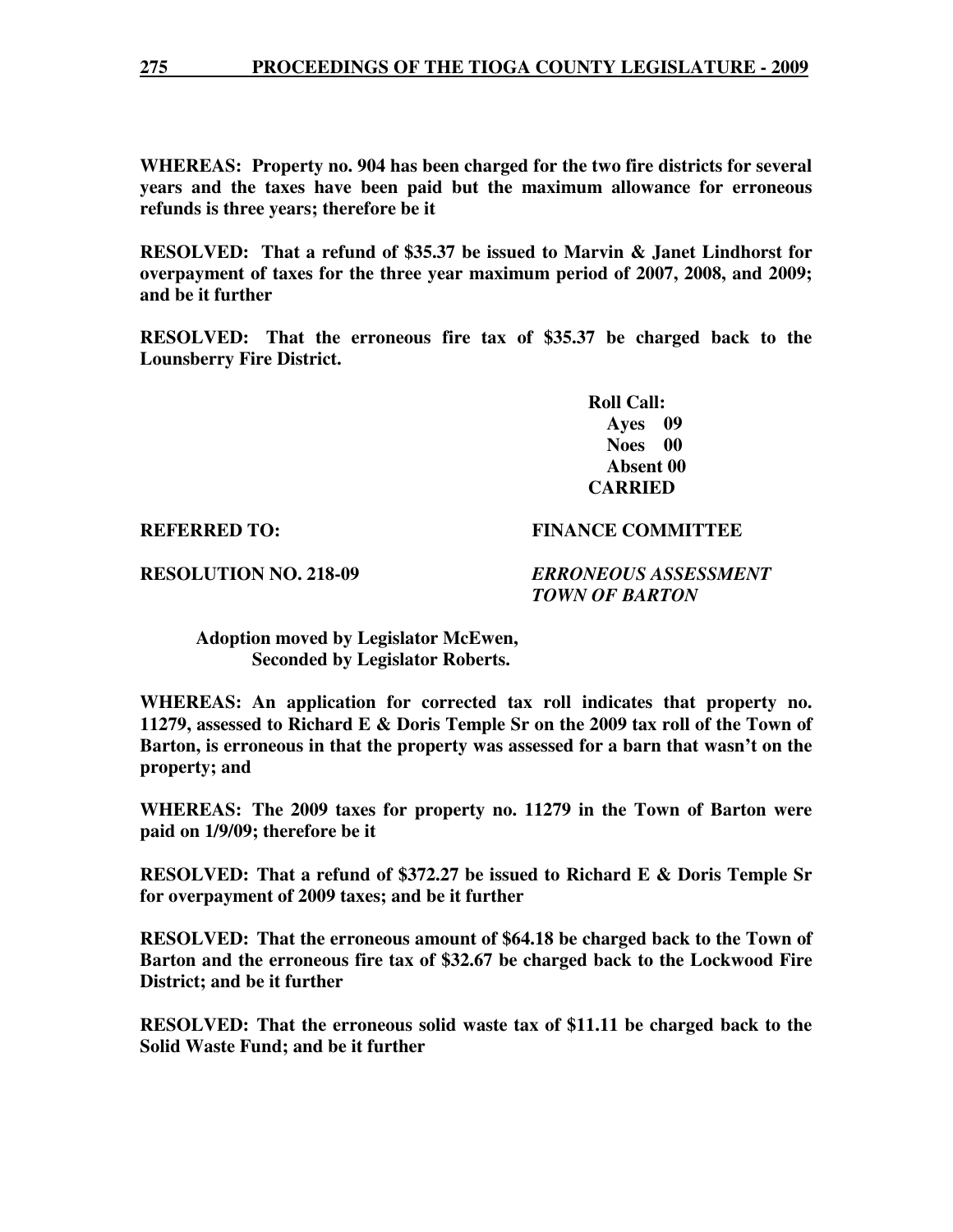**RESOLVED: That the erroneous county tax of \$264.31 be charged to the proper account in the records of the County Treasurer.** 

> **Roll Call: Ayes 09 Noes 00 Absent 00 CARRIED**

## **REFERRED TO: HEALTH & HUMAN SERVICES COMMITTEE PERSONNEL COMMITTEE**

**RESOLUTION NO. 219-09** *APPOINT DIRECTOR OF COMMUNITY SERVICES MENTAL HYGIENE DEPARTMENT* 

 **Adoption moved by Legislator Huttleston, seconded by Legislator Oberbeck.** 

**WHEREAS: The position of Director of Community Services became vacant upon the retirement of the previous incumbent on April 1, 2009; and** 

**WHEREAS: The Community Services Board interviewed candidates and recommended a finalist for approval by the Tioga County Legislature; and** 

**WHEREAS: The Legislature has met and approved of the selected candidate; therefore be it** 

**RESOLVED: That Susan Romanczuk be appointed to the position of Director of Community Services effective August 3, 2009 at an annual salary of \$79,500; and be it further** 

**RESOLVED: That the 2010 annual salary shall be \$79,500; and be it further** 

**RESOLVED: That the incumbent shall serve an 8-52 week probationary period; and be it further**